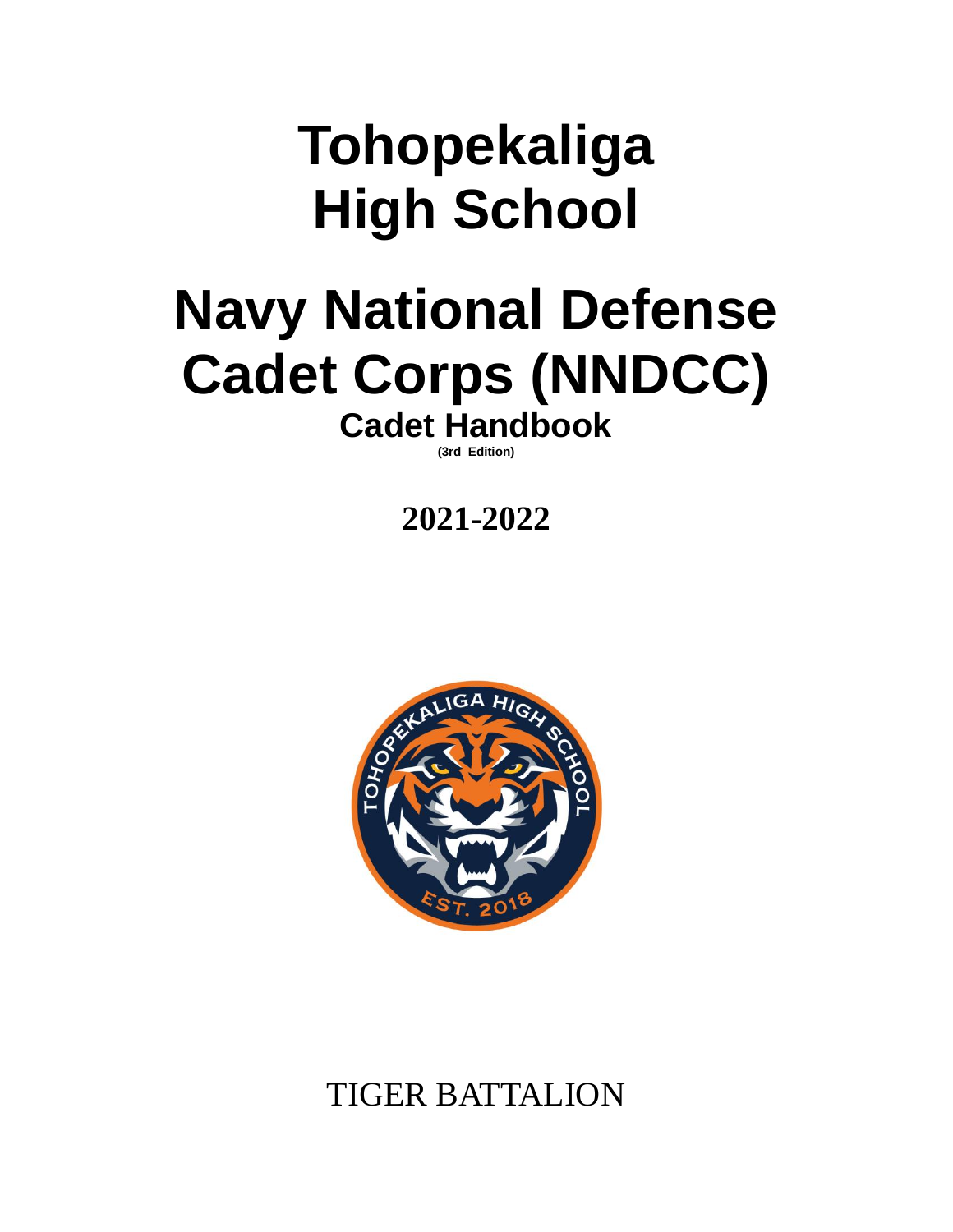#### RECORD OF CHANGES

| $\mathbb{N}\circ$ . | Change   Date of<br>Change<br>$\mathbf{I}$ | Date of<br>Entry<br>$\mathbf{I}$ | Signature<br>$\sim 1$ |
|---------------------|--------------------------------------------|----------------------------------|-----------------------|
|                     |                                            |                                  | T                     |
|                     |                                            |                                  |                       |
|                     |                                            |                                  |                       |
|                     |                                            |                                  |                       |
|                     |                                            |                                  |                       |
|                     |                                            |                                  |                       |
|                     |                                            |                                  |                       |
|                     |                                            |                                  |                       |
|                     |                                            |                                  | Ш                     |
|                     |                                            |                                  | T                     |
|                     |                                            |                                  |                       |
|                     |                                            |                                  |                       |
|                     |                                            |                                  |                       |
|                     |                                            |                                  |                       |
|                     |                                            |                                  |                       |
|                     |                                            |                                  |                       |
|                     |                                            |                                  |                       |
|                     |                                            |                                  |                       |
|                     |                                            |                                  |                       |
|                     |                                            |                                  | T                     |
|                     | $\mathbf{I}$                               |                                  | $\overline{1}$        |
|                     |                                            |                                  |                       |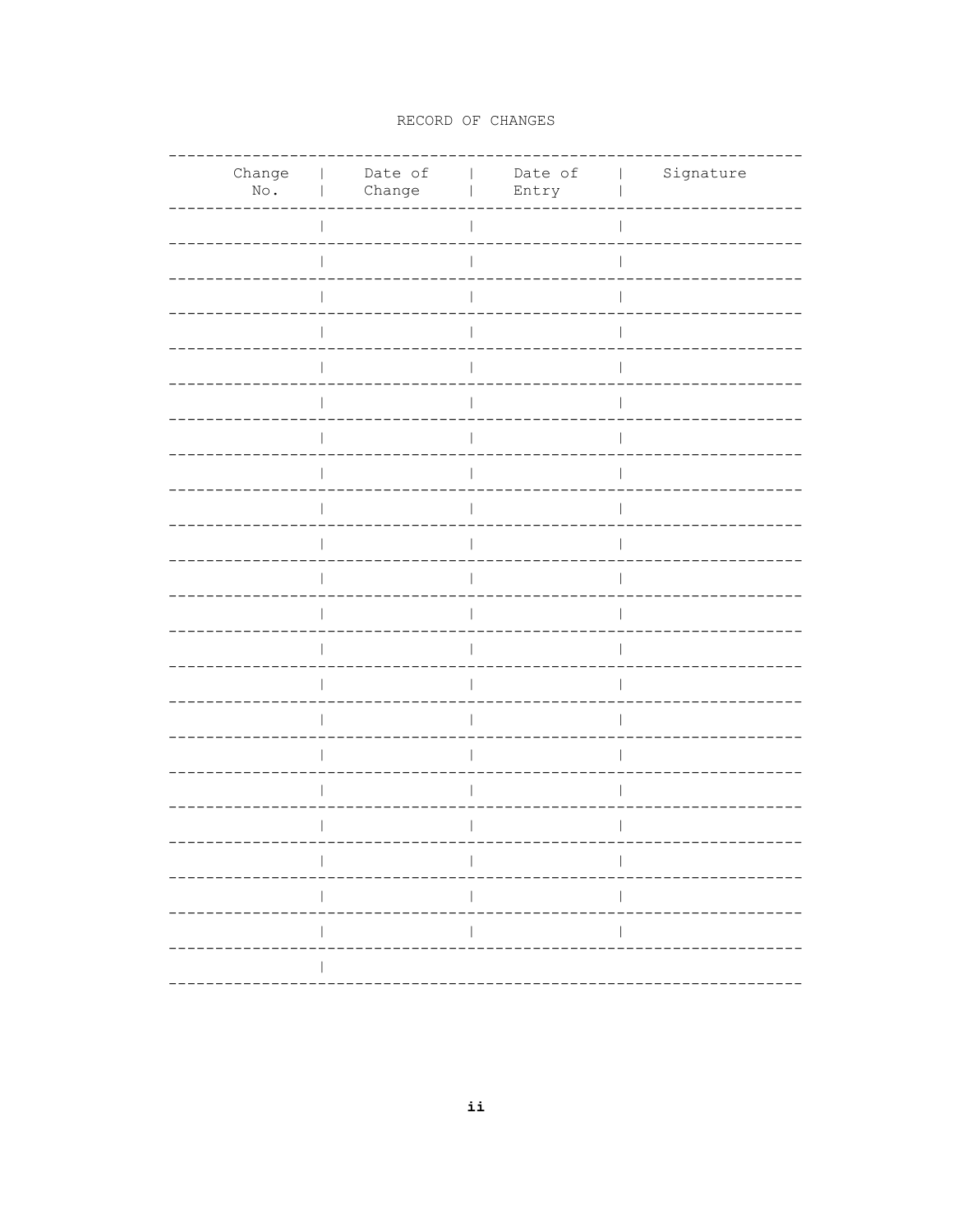#### *TOHOPEKALIGA HIGH SCHOOL NNDCC CADET HANDBOOK*

#### **TABLE OF CONTENTS**

#### **Page**

#### **Chapter 1: General**

- 101. Authorization
- 102. Objectives
- 103. Navy Support and Supervision
- 104. NNDCC Instructors
- 105. TKHS Charter

#### **Chapter 2: Cadet Code of Conduct**

#### **Chapter 3: NNDCC program**

- 301. Enrollment Qualifications
- 302. Disenrollment
- 303. Obligation or Military Commitment
- 304. Program Benefits
- 305. Curriculum
- 306. NNDCC Grading Criteria
- 307. Classroom Policy and Procedures
- 308. Quarterly Company Quarters
- 309. Cadet Student Record
- 310. Uniform Philosophy
- 311. Weapons
- 312. Training Time Out
- 313. ORM

#### **Chapter 4: Program Administration**

- 401. NNDCC Spaces
- 402. Fees
- 403. Uniform Care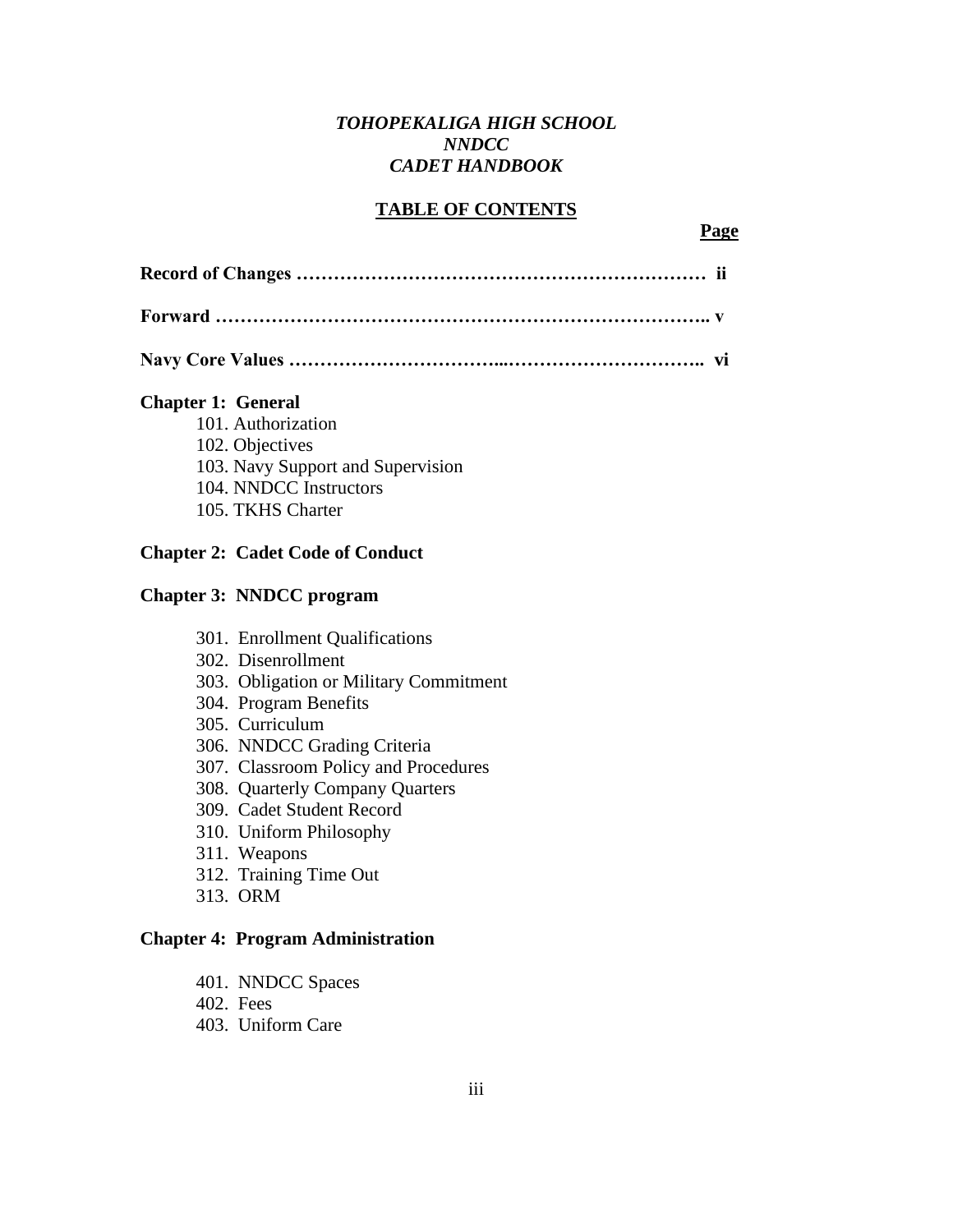- 404. Supply
- 405. Physical Fitness and Athletics
- 406. NNDCC Teams
- 407. Air Rifle Standard Operating Procedures (SOP)
- 408. Cadet Fund Raising
- 409. Plan of the Week (POW)
- 410. Cadet Sign-up Sheets
- 411. Field Trip Sign-ups

#### **Chapter 5: Advancements**

- 501. General
- 502. Promotion Criteria
- 503. Enlisted Advancement
- 504. Officer Promotions
- 505. Cadet Evaluations
- 506. Cadet Transfers
- 507. Incentives

#### **Chapter 6: Cadet Chain of Command & Responsibilities**

- 601. Battalion Organization
- 602. Cadets
- 603. Billet Descriptions and Responsibilities

#### **Enclosures:**

- **(1) NNDCC Promotion worksheet**
- **(2) Ribbon Request form**
- **(3) Cadet Counseling Form**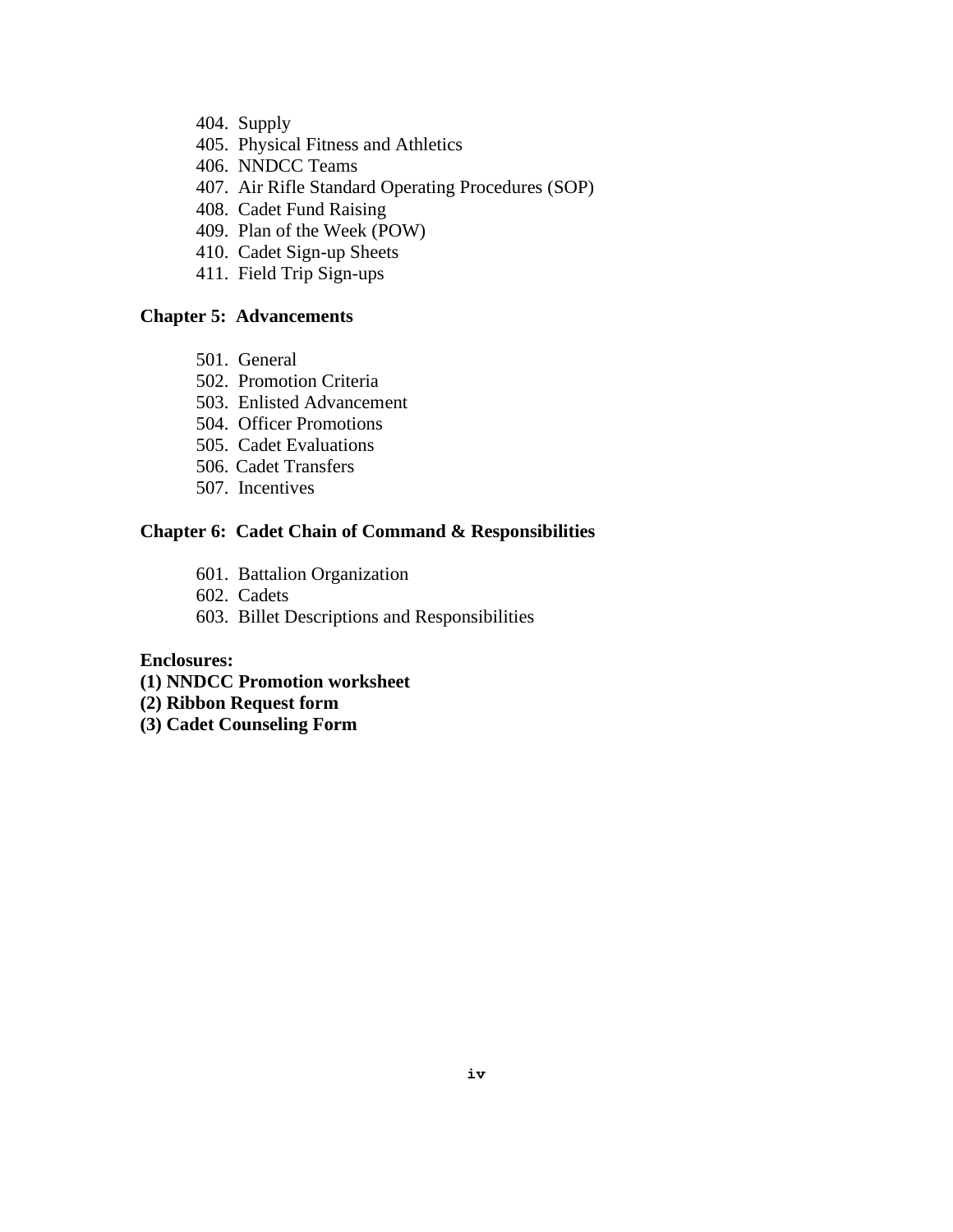#### **Tohopekaliga HS NNDCC Instruction N-5761.1A**

**Subj: Tohopekaliga Tigers: NNDCC Cadet Handbook**

- **Ref: (a) NSTC M-5761.1**
	- **(b) CFM 11th Edition**
	- **(c) NJROTC Introduction Textbook**
	- **(d) NJROTC Cadet Reference Manual**

**1. This NNDCC Cadet Handbook promulgates rules and regulations for cadets of Tohopekaliga High School's NNDCC unit. It is based on references (a) through (d) with emphasis on local procedures governing administration of the NNDCC component of the Naval Junior Reserve Officers Training Corps. An effort has been made to include those areas that require detailed information and procedures that are commonly misunderstood.**

**2. It should be noted that Naval Science is an elective course. Students are enrolled in the program because they desire to be. Two key objectives of NNDCC are to develop self-discipline and respect for constituted authority. This handbook is intended to assist cadets in meeting these objectives by** *clearly* **stating the "rules of the road." All cadets are expected to become familiar with the contents of this handbook, refer to it often and comply with the rules and regulations contained herein. Should Osceola County School District policy conflict with this instruction, please follow the district policy.**

**\_\_\_\_\_\_\_\_\_\_\_\_\_\_\_\_\_\_\_\_\_\_\_\_\_\_\_\_\_\_\_\_ \_\_\_\_\_\_\_\_\_\_\_\_\_\_\_\_\_\_\_\_\_\_\_\_\_\_\_**

**Fred F. Morrow Mark Antoniazzi Lieutenant Commander, USNR (Ret) Chief Petty Officer, USNR- Ret** 

**George Arscott Principal, Tohopekaliga High School**

**\_\_\_\_\_\_\_\_\_\_\_\_\_\_\_\_\_\_\_\_\_\_\_\_\_\_\_\_\_\_\_\_**

**Distribution: NJROTC Area Manager, Area Seven Principal, Tohopekaliga High School Assistant Principals**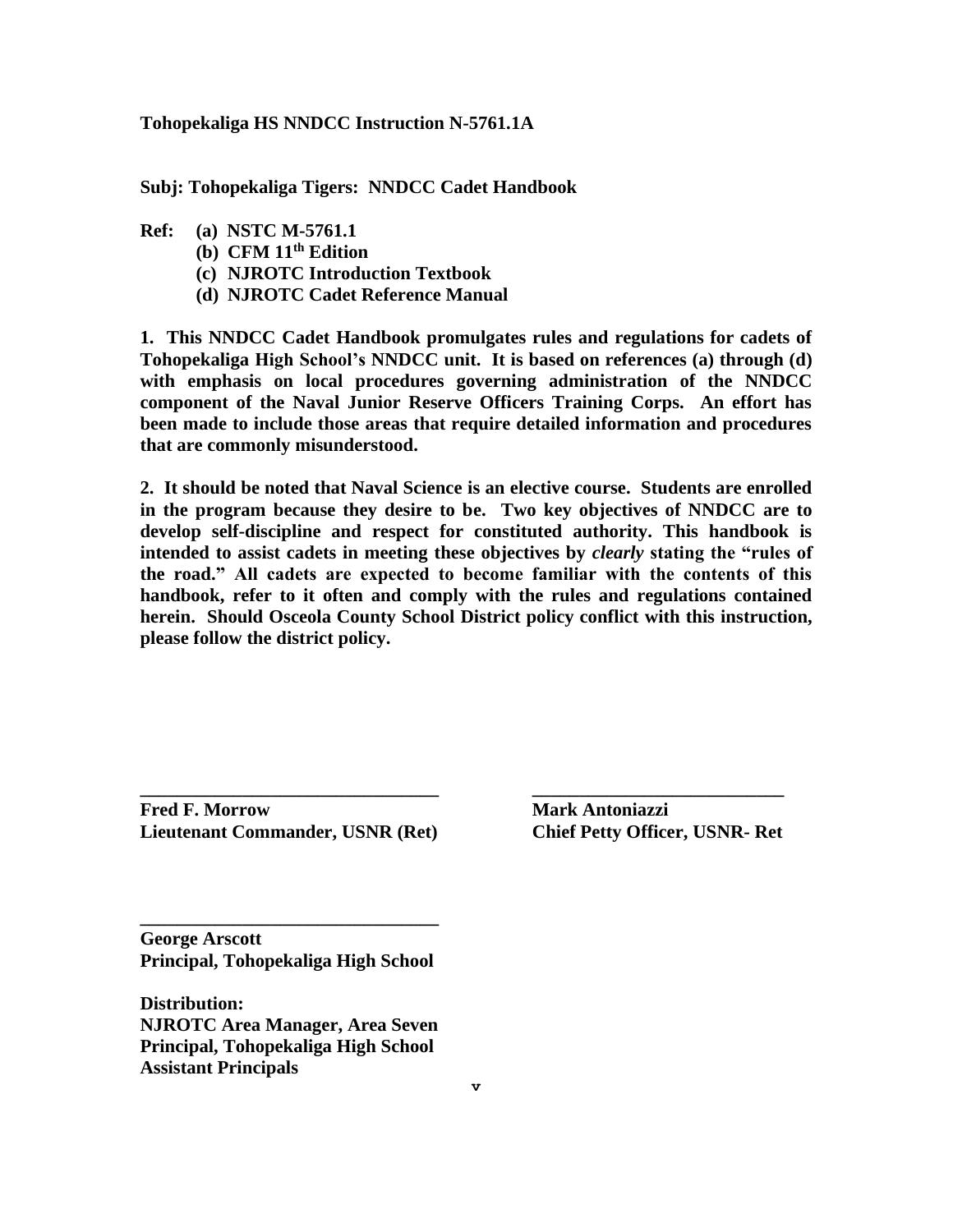#### **NAVY CORE VALUES**

Guiding Principles: There are three core values that guide all we do in the NNDCC Program at Tohopekaliga High School:

Honor:

- I am accountable for my personal and professional behavior.
- I will be mindful of the privilege I have to serve my family, my school, my community, and my country. Honor is the bedrock of our character.
- Honor is the quality that guides us to exemplify the ultimate in ethical and moral behavior; never to lie, cheat, or steal; to abide by an uncompromising code of ethics; to respect human dignity; to have respect and concern for each other.
- The quality of maturity, dedication, trust, and dependability that commits us to act responsibly; to be accountable for our actions, to fulfill obligations and to hold others accountable for their actions.

Courage:

- Courage is the value that gives me the moral and mental strength to do what is right, with confidence and resolution, even in the face of temptation and adversity.
- The heart of our core values -- courage -- is the mental, moral, and physical strength to carry us through demanding challenges.
- It is the mastery of fear-- to do what is right; to adhere to a higher standard of personal conduct; to lead by example; and to make tough decisions under stress and pressure.
- It is the inner strength that enables us to take that extra step.

Commitment:

- The spirit of determination and dedication to excellence that leads us to professionalism and superior performance.
- It leads to the highest order of discipline for our organization and it is the ingredient that protects our integrity, our pride, our concern for others, and an unrelenting determination to achieve excellence in every endeavor.
- It is the value that establishes us as an example for others to emulate.

#### **A Cadet does not lie, cheat, steal, or tolerate those who do.**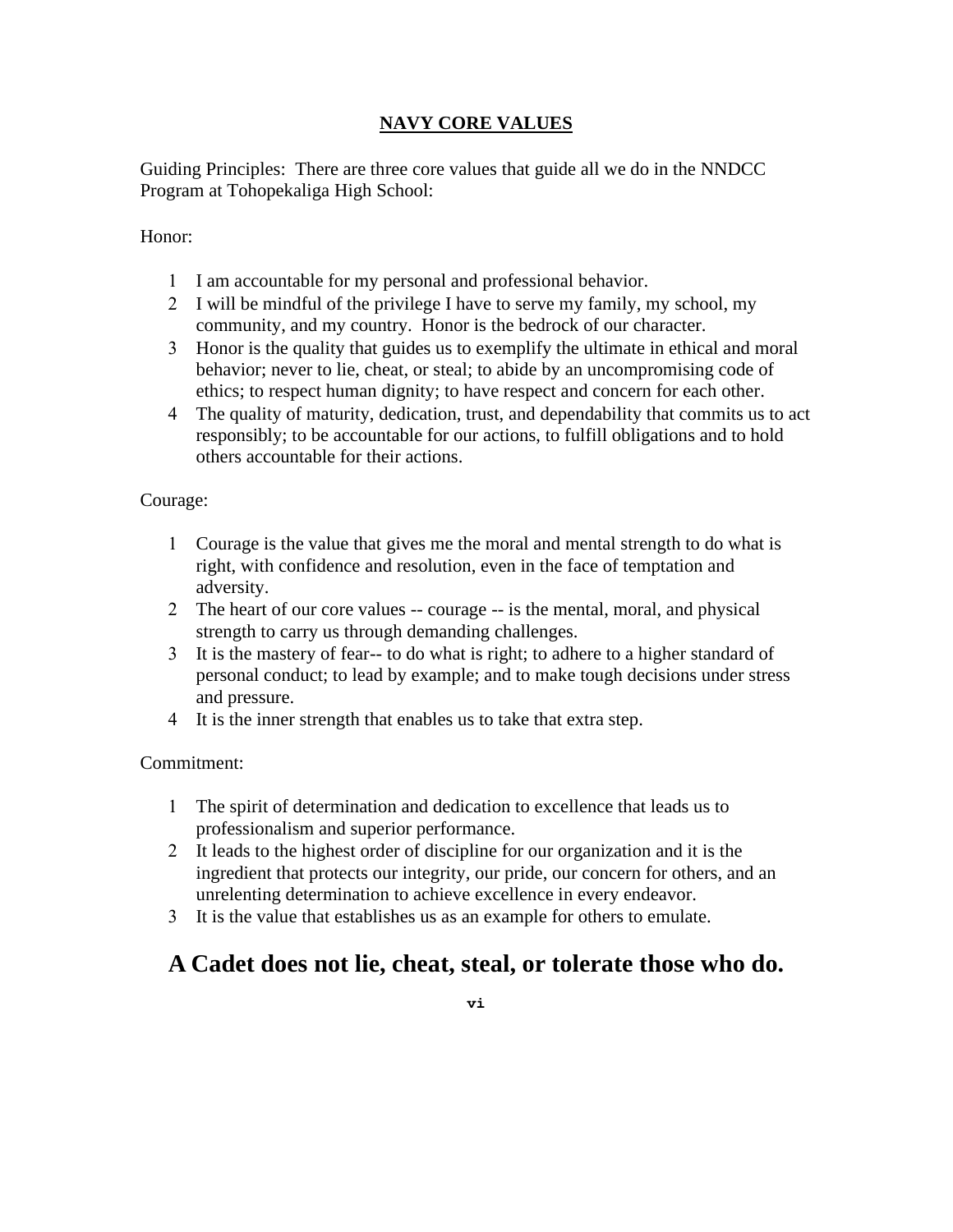#### **Chapter 1: General**

101. Authorization:The statute establishing the NNDCC program was enacted in 2008, and the Navy has elected to use this authority to support student citizenship development programs. Each of the services currently support active programs in schools across the country.

102. Objectives of the NNDCC Program: The NNDCC program is conducted to provide an opportunity for secondary school students to learn the basic elements and requirements for national security and their personal obligations as American citizens to contribute to national security. The Navy National Defense Cadet Corps (NNDCC) is a leadership program designed to give students a head start. NNDCC develops self-discipline, selfconfidence, and leadership skills to help students successfully meet life's challenges. People who are successful in life, who succeed in business, industry, and education, have developed strong self-discipline, the ability to show initiative and the ability to motivate. The NNDCC curriculum and instructional activities are designed to develop leadership ability regardless of one's career path. The NNDCC program has the following objectives:

- a. Promote patriotism.
- b. Develop informed and responsible citizens.
- c. Promote habits of orderliness and precision and to develop respect for constituted authority.
- d. Develop a high degree of personal honor, self-reliance, individual discipline, and leadership.
- e. Promote an understanding of the basic elements and requirements of national security.
- f. Develop respect for an understanding of the need for constituted authority in a democratic society.

103. Navy Support and Supervision: The Navy supports the NNDCC program to the fullest extent possible to meet its stated objectives. There are NNDCC programs in schools across the continental USA, and in Alaska, Hawaii, Guam, Japan, and Italy. There are more than 670 NJROTC/NNDCC units total.

- a. Naval Service Training Command (NSTC) is assigned overall responsibility for the NNDCC program. This includes certification of Naval Science instructors, textbooks, logistic support to units, and inspection of the NNDCC units at least annually. As a NNDCC unit of the NJROTC program, the Navy does not provide uniforms. All uniform items will be supplied by the school district of Osceola County.
- b. The NJROTC/NNDCC headquarters is in Great Lakes, Illinois and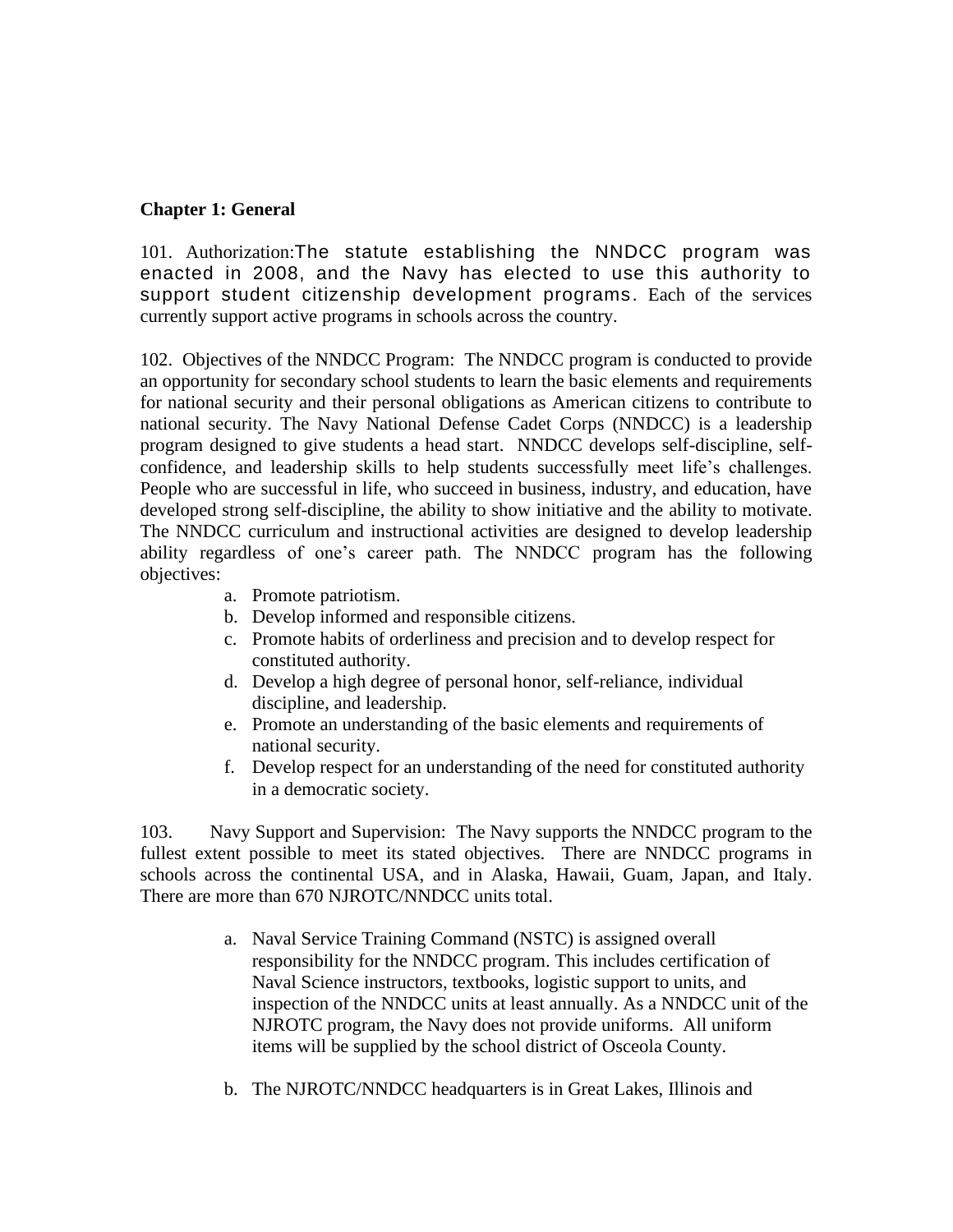administrates the program. There are a number of NJROTC Area Managers, each responsible for the supervision of school programs in several states. Tohopekaliga High School is under the Area Seven Manager with headquarters in Ponce Inlet, Florida.

104. NNDCC Instructors: NNDCC Instructors are qualified officers and noncommissioned officers who have retired from active duty or reserve, after a minimum of 20 years of service. NNDCC instructors are certified to teach by the U.S. Navy and the School District of Osceola County, Florida. Many instructors have additional educational qualifications such as Master Training Specialists. The Navy provides instructional materials and equipment related to the teaching of Naval Science courses.

105. Tohopekaliga High School NNDCC Charter: The Tohopekaliga High School NNDCC unit received its official charter on 01 July, 2019.

#### **Chapter 2: Cadet Code of Conduct**

NNDCC cadets hold a unique place among students at Tohopekaliga High School. They are easily identified as belonging to a group that stands for honesty, patriotism, and living by the rules. Cadets who do not measure up to these ideals will likely not remain in the NNDCC unit for long. NNDCC cadets are expected to learn and follow the rules of the school and the unit. Parents/guardians and cadets must agree to these standards upon cadet enrollment. They also must understand that it is *the responsibility of the cadet* to uphold the rules outlined in the references and in this handbook.'

A cadet will not lie, cheat or steal, nor will he/she mislead or deceive anyone as to known facts. A cadet will be truthful, honest, and forthright at all times. There is nothing less appealing than a person who lies, cheats, or steals for their own self-gain or profit at the expense of others.

A dishonorable act must not be excused because of a classmate, individual, or "unit loyalty." A cadet observing another in a dishonorable act may report the act directly to a Naval Science Instructor. A Cadet who observes an honor violation and does not take action has failed to uphold his or her responsibility to his or herself and to the NNDCC program.

Cadets promoted to Officer and Chief Petty Officer ranks are expected to set the highest example of personal integrity, conduct and tact.

#### **Chapter 3: NNDCC Program**

301. Enrollment Qualifications: to be eligible for enrollment and continuance in the NNDCC program at Tohopekaliga High School, a student must:

- a. Be a citizen of the United States\* may *be waived*
- b. Be of good moral character as determined by the school administration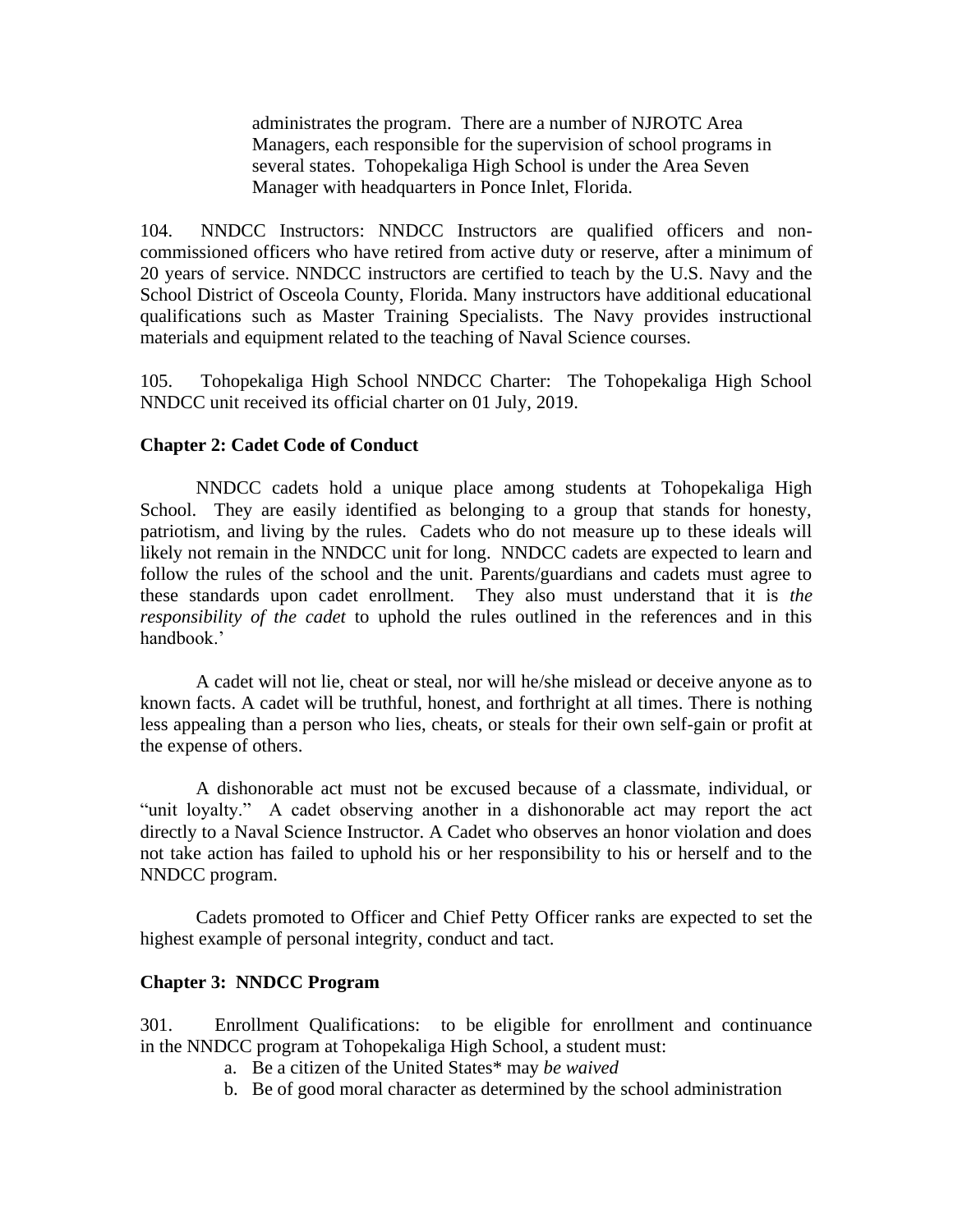and NNDCC instructors.

- c. Be enrolled in and attending a regular course of instruction in Tohopekaliga High School.
- d. Be selected by the SNSI with the approval of the school principal or his representative. Such selection shall not discriminate on the grounds of race, gender, religion, or national origin
- e. Agree to comply with honor code, uniform and grooming regulations, and standards set forth in this handbook and its references.

302. Disenrollment: A cadet may be dis-enrolled by the NNDCC instructor with the approval of the principal(s) for any of the following reasons:

- a. Failure to maintain the standards required for enrollment.
- b. Lack of aptitude, indifference to training, disciplinary reasons, or undesirable traits of character.
- c. Failure to meet the terms of probation or to correct the deficiency for which placed in a probationary status.
- d. Terminated from school.
- e. Request by the individual student (no later than the add/drop date).
- f. Cadet Probation: The SNSI is authorized to place on probation any cadet who has academic deficiencies, fails to maintain standards of grooming or uniform wear, or fails to meet established standards of conduct. The action will be taken provided the SNSI considers the difficulty to be temporary, and the cadet has such aptitude motivation, or potential to make him particularly desirable as a NNDCC cadet. Cadets who are placed on probation shall be notified of their status in writing with a copy marked to the principal, counselor, and parents. A cadet may be disenrolled for failure to meet the terms of probation or to correct deficiencies that led to probation. Parents are urged to discuss cadet deficiencies with the instructors before disenrollment becomes the only alternative.

303. Obligation or Commitment: Membership in NNDCC does NOT in any way obligate the student for service with the U.S. Government or any branch of the armed forces. However, those cadets who successfully complete two-three years of the program receive an appropriate *certificate of completion* that the armed services, active, reserve, guard, and Coast Guard will honor for advanced pay-grade standing should a graduate enlist.

304. Program Benefits: For actively participating cadets, probably the largest benefit to be derived from NNDCC is personal growth and development into better informed and more responsible citizens.

Additional benefits are as follows:

a. Students earning a two-year completion certificate are entitled to advanced promotion to E-2 upon enlistment in most armed service branches. Students earning a three or four year certificate may be eligible for enlistment at pay-grade E-3. Only exception is the Marine Corps. The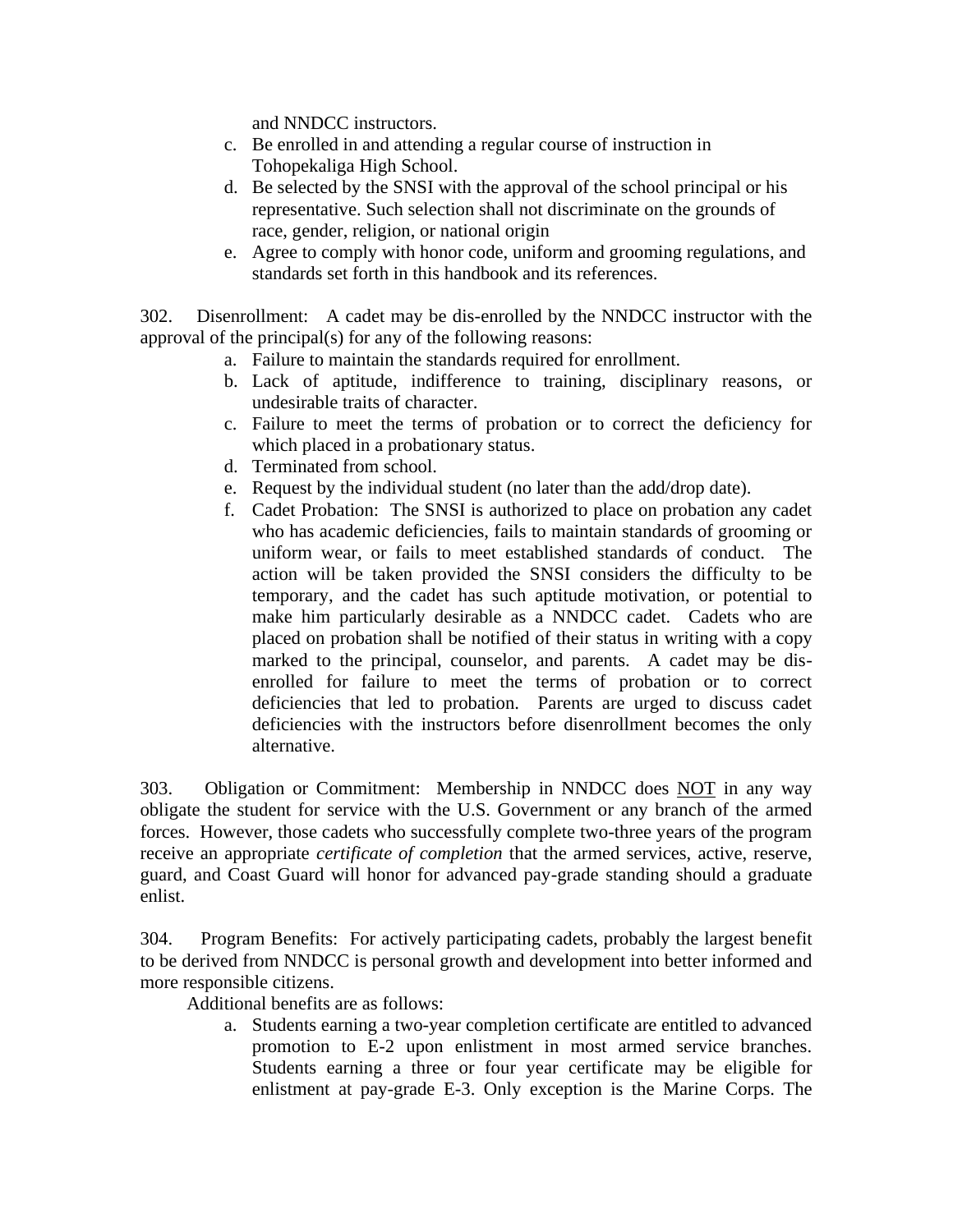Marines will advance to E-2 only.

- b. Scholarship opportunities: NNDCC through its curriculum and leadership training, helps prepare students for a Navy-sponsored three or four year scholarship to over fifty-five colleges and universities including the Naval Academy, Air Force Academy, or USMA West Point. Other scholarship opportunities are available with the Army, Air Force, Marines, and Nation Guard components.
- c. Extracurricular activities: Educational field trips to various military bases and other points of interest are a regular part of the program. Other activities, include drill team, color guard, air rifle marksmanship, athletic competitions, and special summer leadership camps for select cadets.

305. Curriculum: The NNDCC curriculum provides students both academic and practical knowledge of the responsibilities of citizenship. Students earn one elective credit with the completion of one year of the program. The NNDCC week is normally divided into two days of classroom study and three days of lab, which includes military drill, uniform inspections and Physical Fitness training. The Naval Science Academic Program is an extension of science, social studies, mathematics, psychology, and law with a naval application. Subject areas studies include:

Naval Science I Principles of Leadership and Citizenship Naval Customs, Courtesies, and Traditions Foundations of our Government Navy Ships and their Missions Naval Aviation

Naval Science II Astronomy Marine Geography **Oceanography** Naval History Naval Orientation to careers

Naval Science III Navigation Rules of the Road Naval Weapon Systems Maritime Strategy Maritime Commerce Law of the Seas

Naval Science IV Naval Leadership and Training Responsibilities and Qualities of Leadership Financial Planning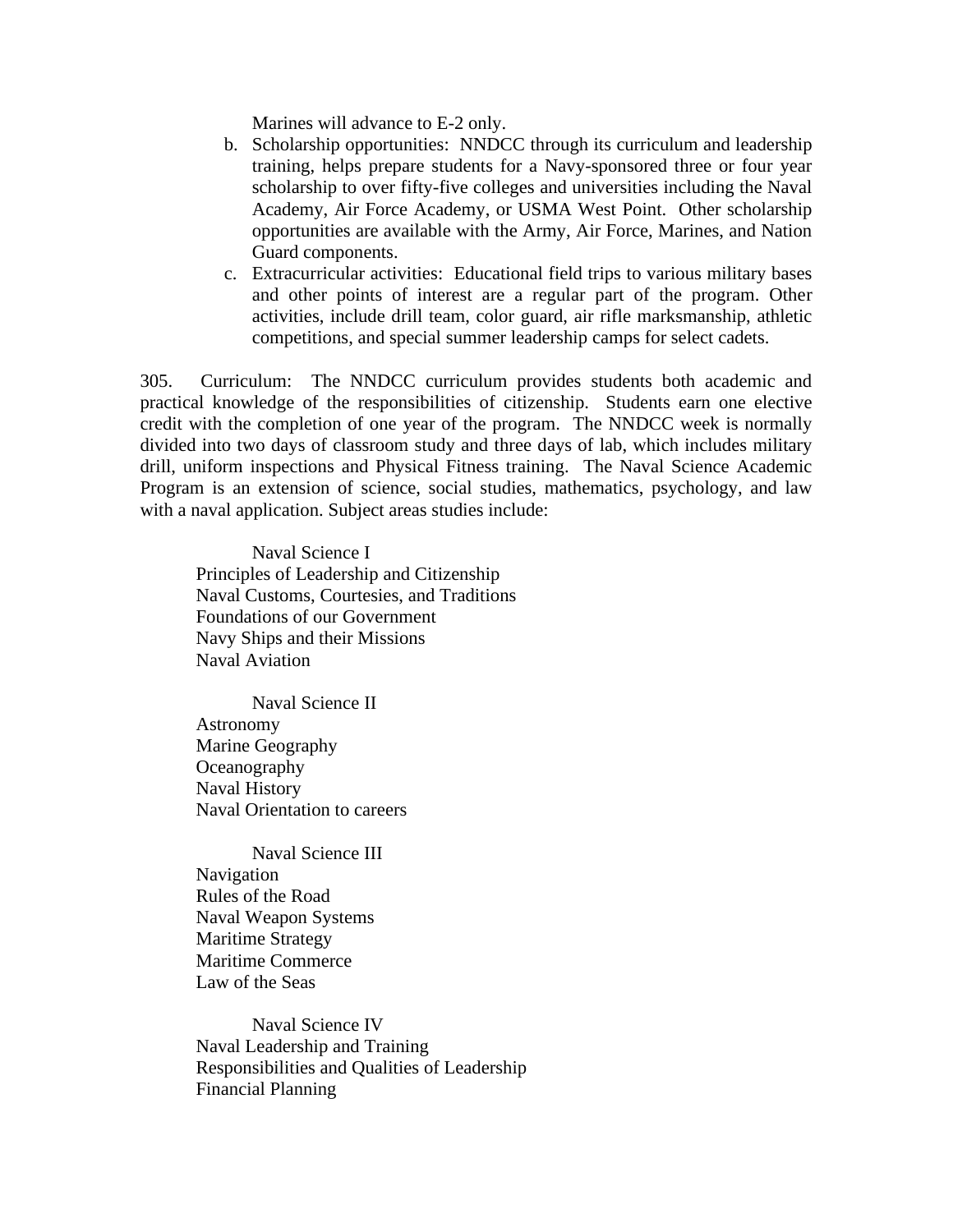Leadership Fundamentals

306. NNDCC Grading Criteria: Naval Science grades will be assigned each grading period using the following criteria:

> NNDCC academics: Tests *25%* Quizzes *10%* Personal Inspection *25%* and bearing *10%* Drill *15%* (not drill teams) Projects/Homework *15%*

*Academics***:** Cadets can expect tests and exams each marking period. Exams can be multiple choice, true/false, fill-in questions, short essay or hands-on practical evaluations (e.g. uniform inspection and unarmed drill).

*Personal Inspection & bearing***:** each cadet is required to wear his or her uniform one day a week as designated by the SNSI/NSI. Uniform inspections are graded and carry the same weight as an exam. Failure to wear the uniform on designated uniform days will result in a Zero assigned. Only an excused absence as defined by TKHS will allow a missed uniform day to be made-up. The make-up will be on the following Monday/Tuesday. The only exception is if you have not yet received your uniform. Forgetting to wear the uniform or failure to plan are not excuses. Grooming standards will be maintained regardless (haircut and shave for men).

*Drill***:** Weekly grades are given for drill.

*Projects/Homework:* All NS4 seniors will complete a senior project as a group and will be graded based on a group project rubric. Homework in all Naval Science classes will be checked for timely submission and completeness.

307. Classroom Policy and Procedures: Proper military bearing and classroom etiquette is an essential ingredient to success in the NNDCC classroom. The following rules and procedures should be adhered to at all times in class:

- a. Be on time to class. All cadets are expected to be in the assigned classroom standing at attention by their desk prior to the bell sounding. Bearing grades will be reduced for tardiness. A cadet who is tardy more than six days will not be eligible for field trips that quarter.
- b. Come to school regularly.
- c. Be courteous: Treat Classmates, Instructors and Senior Cadets with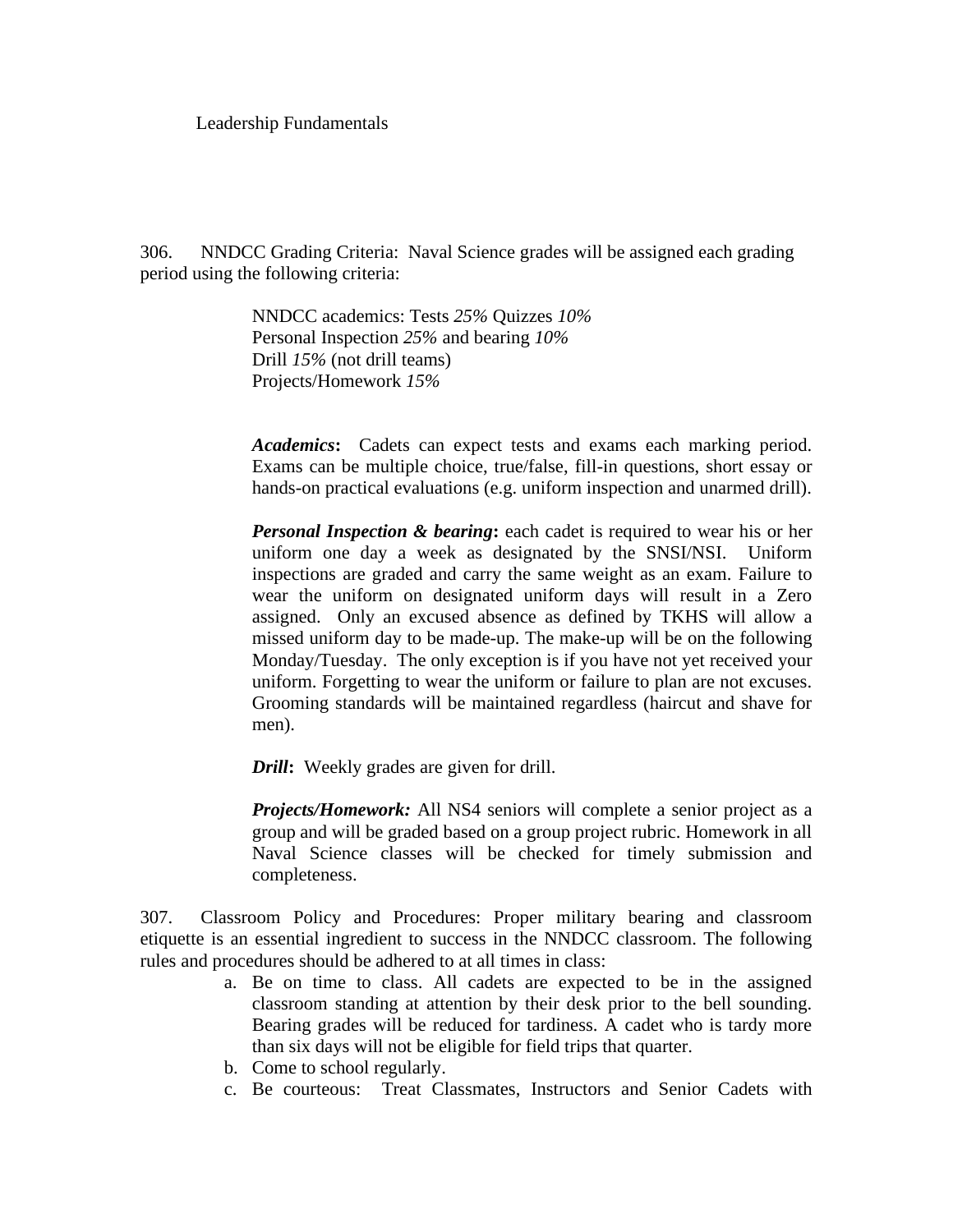respect at all times. "Yes Sir/Ma/am", "No Sir/Ma/am" shall always be utilized when addressed by U.S. military and NNDCC cadet officers. Naval personnel do not salute uncovered or indoors. This includes the Senior Naval Science Instructor. Proper military courtesy is expected from Cadets at all times when in uniform. This includes proper salutes and a respectful manner when dealing with Cadets' seniors in the chain of command. The words "sir" and "ma'am," as appropriate, are to be used freely.

- d. All Cadet leaders understand their responsibility in the Cadet organization for the safe conduct of training and activities.
- e. *UNDER NO CIRCUMSTANCES ARE CADETS TO INITIATE CORPORAL PUNISHMENT ON OTHER CADETS INCLUDING PHYSICAL FITNESS ROUTINES.* Cadets shall report any violation of training safety procedures to the SNSI/NSI immediately.
- f. When a Naval Officer, school administrator, or board member enters the class, "Attention on Deck" is announced and all cadets stand at attention.
- g. Only material related to the Naval Science class may be out or in use during your NNDCC class hour. Letters, books, magazines, and assignments from other classes are to be put away before the tardy bell rings and may not be brought out without the permission of the instructor.
- h. Absolutely no gum chewing at any time.
- i. Remain quiet and orderly whenever class work is being discussed or a lesson is being explained.
- j. Bring pencil/pens, and expected NNDCC items, including books, to class.
- k. Raise your hand when you have a question or require assistance.
- l. Remain seated in your assigned seat during class. You must request permission to leave your seat. Review bulletin board notices, sign-up sheets, and postings before or after class.
- m. Cadets are not to be in the head when the bell sounds.

307a. After the bell sounds at the beginning of each class, cadets will remain at attention by their assigned desk. When you hear the command "*Seats*," cadets will say "*Aye Aye Sir or Chief*" and be seated. At the end of class, a selected cadet will say, "*Attention on Deck*." The SNSI/NSI will give the command "*dismissed*." Cadets will say "*Aye Aye Sir/Chief*" Once dismissed, cadets will depart quietly.

308. Cadet Student Record: A cadet performance record is maintained on each cadet throughout his/her enrollment in the program. The unit Administrative Officer and staff are assigned the responsibility of maintaining cadet records and entering promotions, awards, assignments, etc. Cadets will have the opportunity to periodically review their record for accuracy. Active cadet records will be maintained at least five years following cadet graduation and then destroyed. A signed copy of the cadet record will be furnished for any cadet transferring to another school.

309. Uniform Philosophy: Each cadet is responsible for knowing and following the standards of grooming, conduct, and uniform wear established here and in the Cadet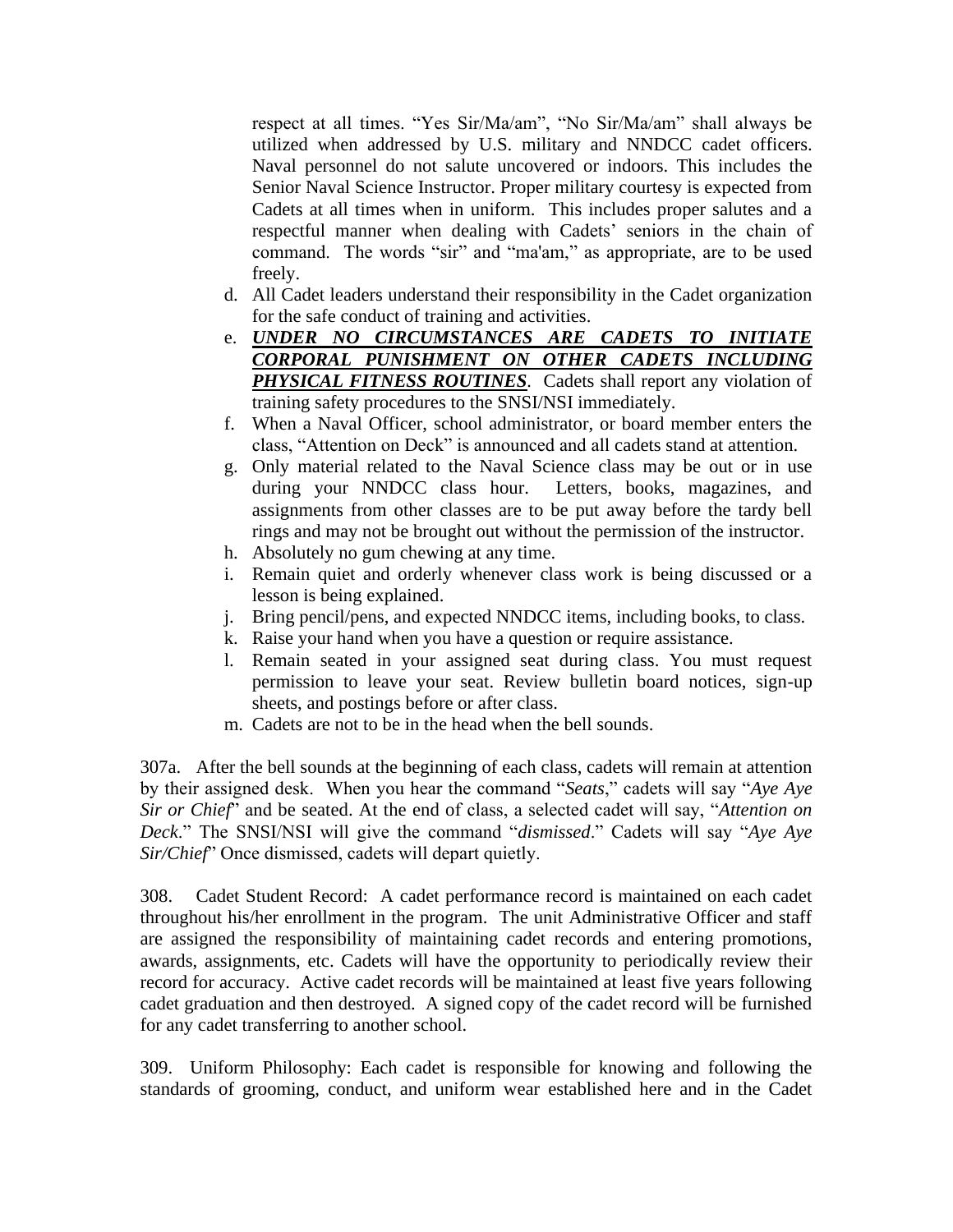Reference Manual. The WORD "uniform" means "one form" meaning that all cadets are to dress alike. The cadet uniform is the distinctive replica of the official naval uniform which represents a proud and honorable heritage. Wearing the NNDCC cadet uniform should likewise be a matter of pride in self, in unit, in school, in community, and in country.

Per contractual agreement between the U.S. Navy and Tohopekaliga High School, it is **mandatory** that each cadet wear the prescribed uniform ALL school day (from home to home) at least one day each week. Cadets must wear the complete uniform prescribed during the entire school day unless released by the SNSI/NSI for a laboratory or shop class that might unduly soil/damage uniform articles, or other approved reason. The uniform shall be kept clean and well tailored, and shall be returned clean and in serviceable condition when leaving the program. Rules on how to wear the uniform and how to maintain grooming standards can be found in the NJROTC Cadet Reference Manual.

The uniform day is selected by the SNSI, not individual cadets. Cadets will wear the complete uniform all day on uniform day, unless specifically excused in advance by the SNSI/NSI. Cadets must coordinate in advance with the SNSI/NSI before changing out of uniform for any reason. It is strictly prohibited to wear civilian items of clothing with your uniform. Examples are civilian jackets, hats, and belts.

Wearing the cover (uniform hat) is mandatory when out of doors. This includes waiting, arriving or departing on school grounds. Covers do not have to be worn on buses or in cars. Covers are to be removed once inside a building, except if directed to wear covers while in military formation.

While in uniform, proper military salutes and greetings are required to be rendered to the SNSI, all commissioned officers. Naval personnel do not salute indoors unless the salute is part of a military ceremony.

Failure to wear the uniform the entire school day will result in a grade of "0." Repeat offenses will result in the removal of the distinction of a cadet in good standing and can result in removal from the program. Inspections will be conducted in a professional manner, following the chain of command for platoons, squads, and elements. Uniforms are issued to a cadet for his/her sole use. Items may not be loaned to another cadet or used by any other person, whether or not they are in NNDCC. The Navy does not provide handbags. During interscholastic drill meets, the uniforms for the Color Guard and Drill Team must comply with specific directions published for drill meet participants.

311. Drill Rifles: the NNDCC program utilizes *inert* 1903 Springfield drill rifles. Rifles maintained by NNDCC, including Navy ceremonial swords, are closely regulated at all times. Cadets shall handle all Drill Rifles with extreme care and professionalism. Activities involving Rifles of any kind will be supervised by an instructor at all times.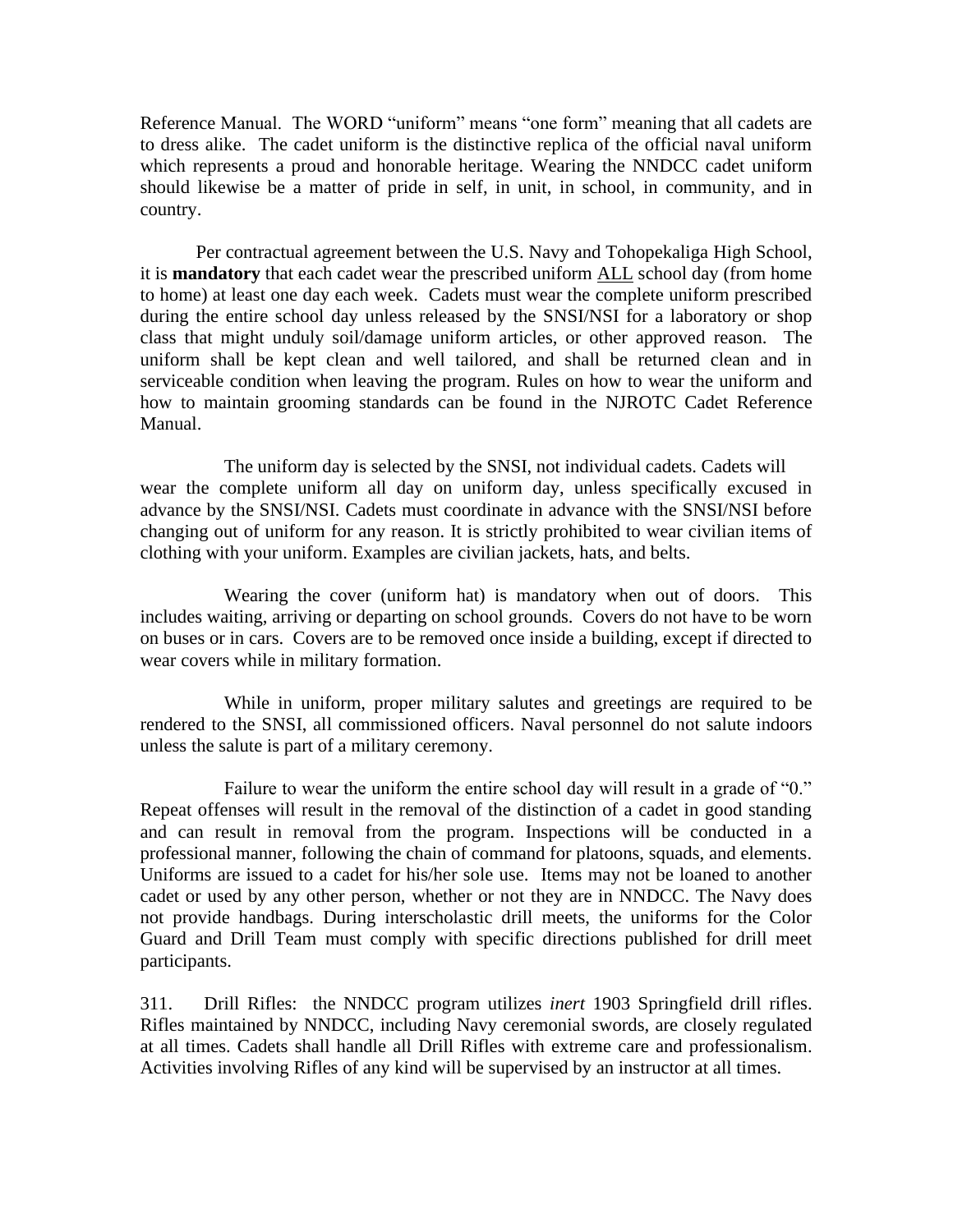- a. Drill Rifle Safety: Cadets involved in drill rifle training will familiarize themselves with reference (b) regarding handling and spinning of rifles. Loss, mishandling negligence, or pointing a rifle at another person shall be grounds for dismissal from NNDCC and school disciplinary action including automatic suspension.
- b. Air Rifle Safety. Air rifles are considered weapons by the state of Florida and by the United States Navy. They are dangerous and can be the cause of an injury if not handled properly. NNDCC air rifles can only be fired by those who have passed rigorous safety training, tests, and have reputations for good conduct and maturity. For specifics on this topic, please refer to Chapter 8: Air Rifle Standard Operating Procedures (SOP).

312. Training Time Out: The following instructions are to be read and understood by all NNDCC cadets to ensure that you will be able to stop whatever physical activity you may be involved in so that you are not pushed beyond your limits of endurance: *At any time during drill, physical training or any instruction involving the possibility of exhaustion or injury, you have the option of stopping the training if you feel that your safety or physical well-being or that of any other cadet is in question. The procedure is simple. Just raise your hand and signal or get the attention of instructor and call*,

#### **"TRAINING TIME OUT"**

The instructor will honor your request for a "Training Time Out" and allow you to rest or adjust your activity as necessary. You should never feel you would be punished or reprimanded for calling a "Training Time Out". Never let peer pressure or your enthusiasm to complete a task prevent you from calling a "Training Time Out". This procedure should not be used in a non-serious or joking manner.

313. Operational Risk Management (ORM) Plan: Although Naval Science in the high school environment is an elective course of instruction with a variety of curriculum and classroom activities; there are several events and activities, during the school day and outside-school extracurricular, which present certain risks to the health and welfare of the student-cadets enrolled in the program. Naval Science Instructors, as leaders of this program, must be especially alert to these dangers and insure every precaution is identified and exercised to prevent injury, to the maximum extent possible, to the studentcadets entrusted to them.

The purpose of this ORM plan is to identify known risks involved in the various activities associated with the Navy National Defense Cadet Corps (NNDCC) Program, to assess the severity and probability of injury to participants, to determine if the activity benefit is greater than the associated risk involved with engaging in the activity, to implement controls that significantly reduce the chance of and opportunity for injury, and to insure proper supervision is in place during the activities with risk involved in order to prevent, to the maximum extent possible, injury to the student-cadets.

Naval Science Instructors will follow the principles outlined below when applying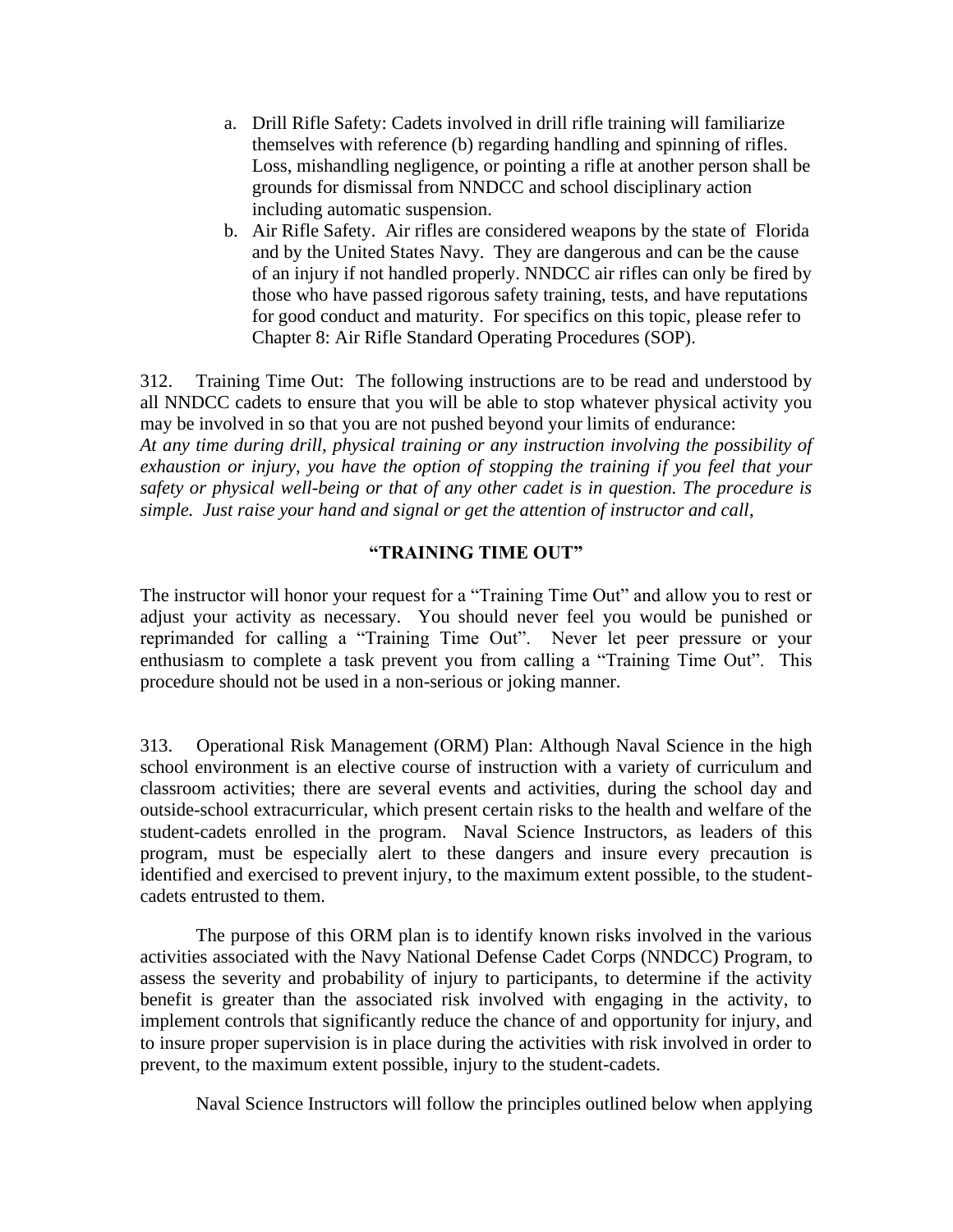ORM during all NNDCC activities, events and extracurricular functions.

- (1) Determine if the benefit of the activity exceeds the risk involved.
- (2) Accept and insure student-cadets take no unnecessary risks during NNDCC activities, events and functions.
- (3) Plan for the probability of risk occurring, anticipate that injury is possible, and manage/supervise student-cadets closely to prevent/reduce occurrence of accidents and injuries.
- (4) Be decisive in ORM actions to prevent unnecessary risk and injury.

#### **ORM Terms**

**Hazard.** A condition with the potential to cause illness, injury, death, property damage, or Unit objective degradation.

**Cause.** Something that produces an effect, result, or consequence. The person, event, or condition responsible for an action or result.

**Risk.** A possible loss expressed in terms of severity and probability. Decisionmaking is enhanced when hazards are converted to risks.

**Risk Assessment.** Process of detecting hazards and assessing associated risks.

**Risk Assessment Code (RAC).** Level of identity of hazard severity and mishap probability.

**Severity.** Expected consequence of an event in terms of degree of injury, illness, property damage, or other impairments to achieving Unit objectives.

**Controls.** Actions taken to eliminate hazards or reduce their risk.

**Administrative Controls.** Actions taken by leaders to reduce risk through specific administrative and supervisory actions.

**Personal Protective Equipment (PPE).** Devices, equipments and other such materials that serve as a barrier between the personnel involved and the potential risk or hazard. Examples for NNDCC include such items as knee braces, proper clothing, proper exercise equipment and first aid equipments.

#### **Assessing ORM**

1.The following ORM criteria will be evaluated at each and every NNDCC

activity:

- a. Determine hazard.
- b. Assess risk of injury.
- c. Decide whether to continue with or cease activity/event.
- d. Implement management control to reduce possibility of injury.
- e. Supervise activity/event.

2. The following RAC particulars will be used to identify the levels of hazard severity and probability of injury to student-cadets.

a. Levels:

1: Critical 2: Serious 3: Moderate 4: Minor 5: Negligible

Severity: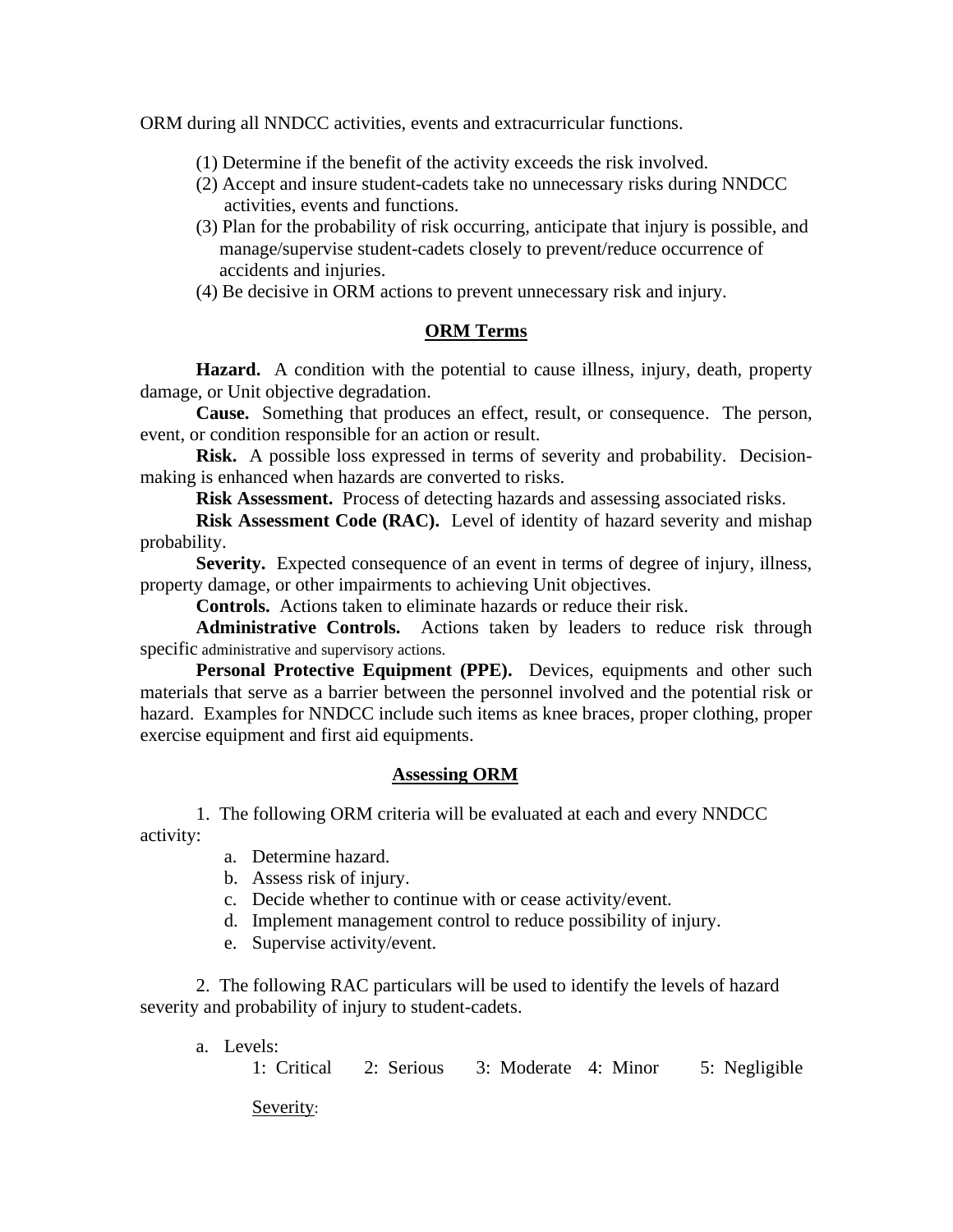Critical: may cause death, grave damage to persons or property. Serious: may cause severe injury, illness, property damage. Moderate: may cause minor injury, illness, property damage. Minor or negligible: minimal threat to injury, illness, or property damage.

#### Probability:

Likely: Expected to occur immediately or in a short period of time. Probably: Reasonable expectation of occurrence during activity. May: Possibility of occurrence at some time during the activity. Unlikely: Doubtful that participation in event/activity will result in injury, illness or property damage.

b. The following RAC will be used to apply ORM assessment for activities/events in which student-cadets will be involved. This list is probably not complete and SNSI/NSI will aggressively manage/supervise student-cadet activities and update as necessary.

- (1) Identify Activity
- (2) Assign RAC. Example: L1 signifies that the activity is Likely to result in critical injuries to student-cadets or property.
- (3) Identify management/supervisory controls.

#### **NJROTC ORM Analysis and Assessment**

| <b>Activity/Event</b>   | <b>RAC</b>     | <b>Management/Supervision Controls &amp; Actions</b>        |
|-------------------------|----------------|-------------------------------------------------------------|
| Classroom               |                |                                                             |
| Instruction             | U <sub>5</sub> | Close supervision.                                          |
| Free-time               | M <sub>4</sub> | <b>IAW NNDCC SOP.</b>                                       |
| <b>Basic Drill</b>      | M4             | Identify trip hazards. Close supervision. Dressed for       |
| Platoon Drill           | M <sub>3</sub> | weather.                                                    |
| <b>Physical Fitness</b> |                |                                                             |
| Warm-up                 | M <sub>4</sub> | Warm-up/stretch prior to all exercise periods. Observe      |
| Stretching              | M <sub>3</sub> | each cadet – check for hydration, skin color, in-haler use, |
| <b>Calisthenics</b>     | M <sub>2</sub> | fainting, breathing patterns, and any other symptom that    |
| Running                 | P <sub>2</sub> | indicates physiological problems.                           |
| <b>PT</b> Test          |                |                                                             |
| Sit-ups                 | M <sub>4</sub> | Same as regular physical fitness. Include proper clothing,  |
| Push-ups                | M <sub>4</sub> | shoes, PPE, water, inhalers, symptoms of injuries, PT       |
| 1 Mile Run              | P1             | risk forms, physicals completed and cool down.              |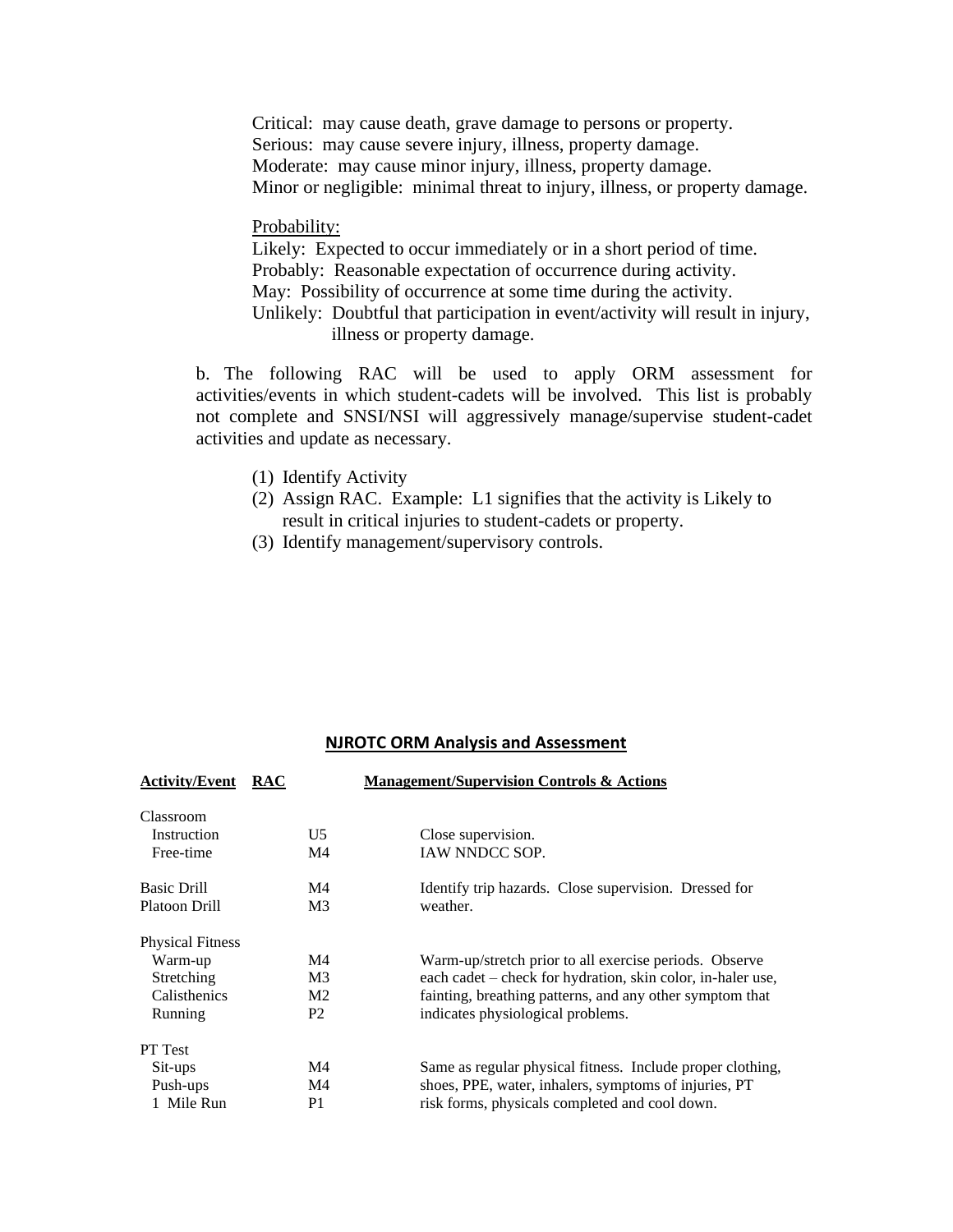|                                  | Standard Release forms on file and taken to competitions.<br>Buddy system when cadets are released for meals, etc.                                                                                                                                                                                                                                                                                                                    |
|----------------------------------|---------------------------------------------------------------------------------------------------------------------------------------------------------------------------------------------------------------------------------------------------------------------------------------------------------------------------------------------------------------------------------------------------------------------------------------|
| U <sub>4</sub><br>M4             | Insure area clear of trip hazards, proper traffic controls,<br>and adherence to guidance in cadet field manual.                                                                                                                                                                                                                                                                                                                       |
| M <sub>4</sub>                   | Same as for Unarmed Drill plus no illegal tosses or spins,                                                                                                                                                                                                                                                                                                                                                                            |
| P <sub>1</sub>                   | careful execution of rifle spins/movements, and drill rifles<br>in good repair.                                                                                                                                                                                                                                                                                                                                                       |
|                                  |                                                                                                                                                                                                                                                                                                                                                                                                                                       |
| M <sub>3</sub><br>P <sub>2</sub> | Proper clothing. PT risk forms on file with no problems<br>indicated. Safety precautions taught and understood.<br>Proper clothing/PPE. Check for hydration, breathing,<br>and other symptoms of injury. Standard release forms<br>completed and taken to competitions.                                                                                                                                                               |
|                                  |                                                                                                                                                                                                                                                                                                                                                                                                                                       |
| P <sub>2</sub><br>P <sub>2</sub> | Strictly follow Shooter's Guide and National Standard<br>Three-position Air Rifle Rules. Insure weapons in superb<br>operating order. Insure compliance by all shooters with<br>standard NRA range safety rules and guidelines. Insure<br>pellet traps are in proper order – tight seals, cardboard<br>covers secure, etc. $-$ to prevent stray pellets causing<br>injury. Insure all shooters wear safety goggles while<br>shooting. |
|                                  |                                                                                                                                                                                                                                                                                                                                                                                                                                       |

#### **Chapter 4: Program Administration**

401. NNDCC Spaces: The NNDCC spaces consist of classrooms, offices, and storage areas. NNDCC spaces are not to be used for personal storage. All Tohopekaliga High School rules and regulations for classroom behavior are, of course, included in this handbook. Regulations concerning these spaces are set forth below:

> a. The NNDCC classrooms will be open Monday through Thursday, before and after school to all cadets who desire to study if an instructor is present and amenable to this usage of space. Cadets are expected to be quiet and considerate of those who are studying. The senior cadet present is responsible for maintaining order and discipline in the classroom during such times.

- i. Scheduled meetings will take precedence over study periods.
- ii. There will be no horse playing in NNDCC spaces.
- iii. The office desks, computers, file cabinets, classroom lectern and seats are off limits to all cadets without permission.
- iv. Gear adrift will be sent to the school's lost and found.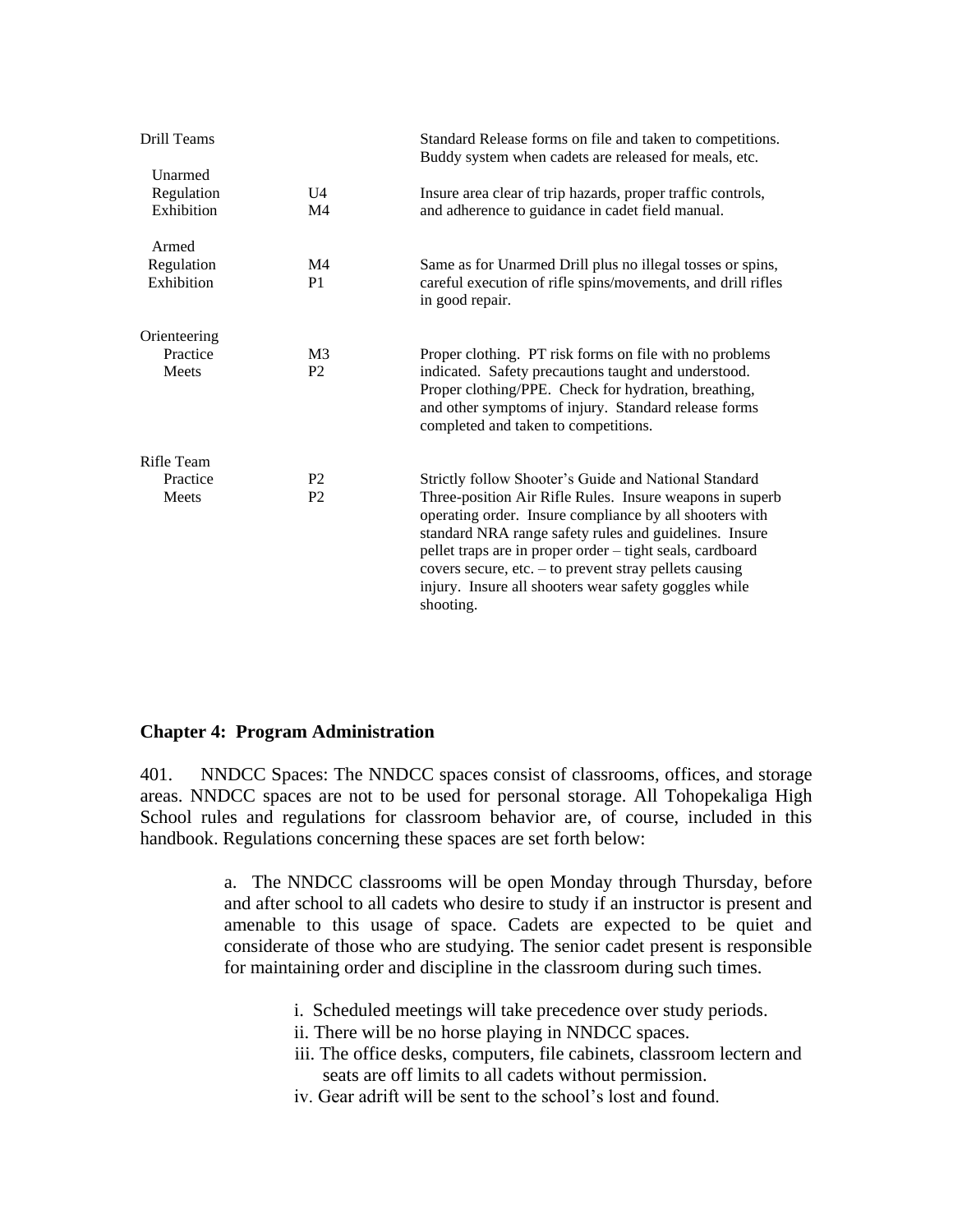b. NNDCC office: The SNSI/NSI office is off-limits to all cadets except Battalion CO/XO/OPS/ADMIN. No cadet may enter unless permission is granted. Cadets wishing to speak to the instructors or conduct business should knock and when acknowledged, sounding off, "Sir/Chief, Cadet \_\_\_\_ (Name) requests permission to enter", or "request permission to speak to the LCDR / Chief". When approval has been granted, cadets will position themselves in front of the desk at attention until told to stand "at ease."

- i. The SNSI office telephone is strictly off limits to cadets unless under the supervision of the instructors.
- ii. The office desks, computers, file cabinets, classroom lectern and seats are off limits to all cadets without permission.
- iii. No cadet is allowed to use any NNDCC computer for personal use. Cadets working for unit purposes ONLY may use the computers, and should coordinate in advance for scheduling purposes.
- iv. Supply Office is limited to the Company Commander, the Executive Officer and cadets in the supply department. Specific issuing times will be posted, but will NEVER be on an inspection day.

402. Fees. \$15.00. All NNDCC texts, workbooks and uniform apparel are provided free of charge. However, should a cadet lose, destroy, mutilate or make unusable (normal wear and tear expected) an article of clothing or text/workbooks, then that cadet will be required to reimburse the School District for the cost of that item. The fee covers the cost of additional uniform items not covered by the OCSD or NSTC.

403. Uniform Care. Each cadet will be issued a uniform and physical training gear for his/her use while enrolled in the NNDCC program. This uniform is United States Government property and must be inventoried and receipted for both at issue and return. Each cadet will have his/her parent/guardian sign on an inventory sheet for all uniform/accessories issued certifying that parent or guardian is aware of the responsibility stated above. A cadet failing to return any uniform article of clothing or accessory (belt, pants, belt buckle, etc.) will result in a letter being sent to his/her parents detailing funds due to the Federal Government. Fail to respond will result in administrative actions restricting access to school transcripts and data. The most accurate inventory of items is in the CDMIS computer.

- a. Initial Issue. Upon initial enrollment in the NNDCC program, each cadet will be issued the necessary naval uniforms as warranted. Since sizes vary and our unit requires that a proper fit and wear is essential, the School District will pay for some alterations required ensuring each cadet presents a sharp, military correct appearance.
- b. Accountability. As indicated above, a student who enters the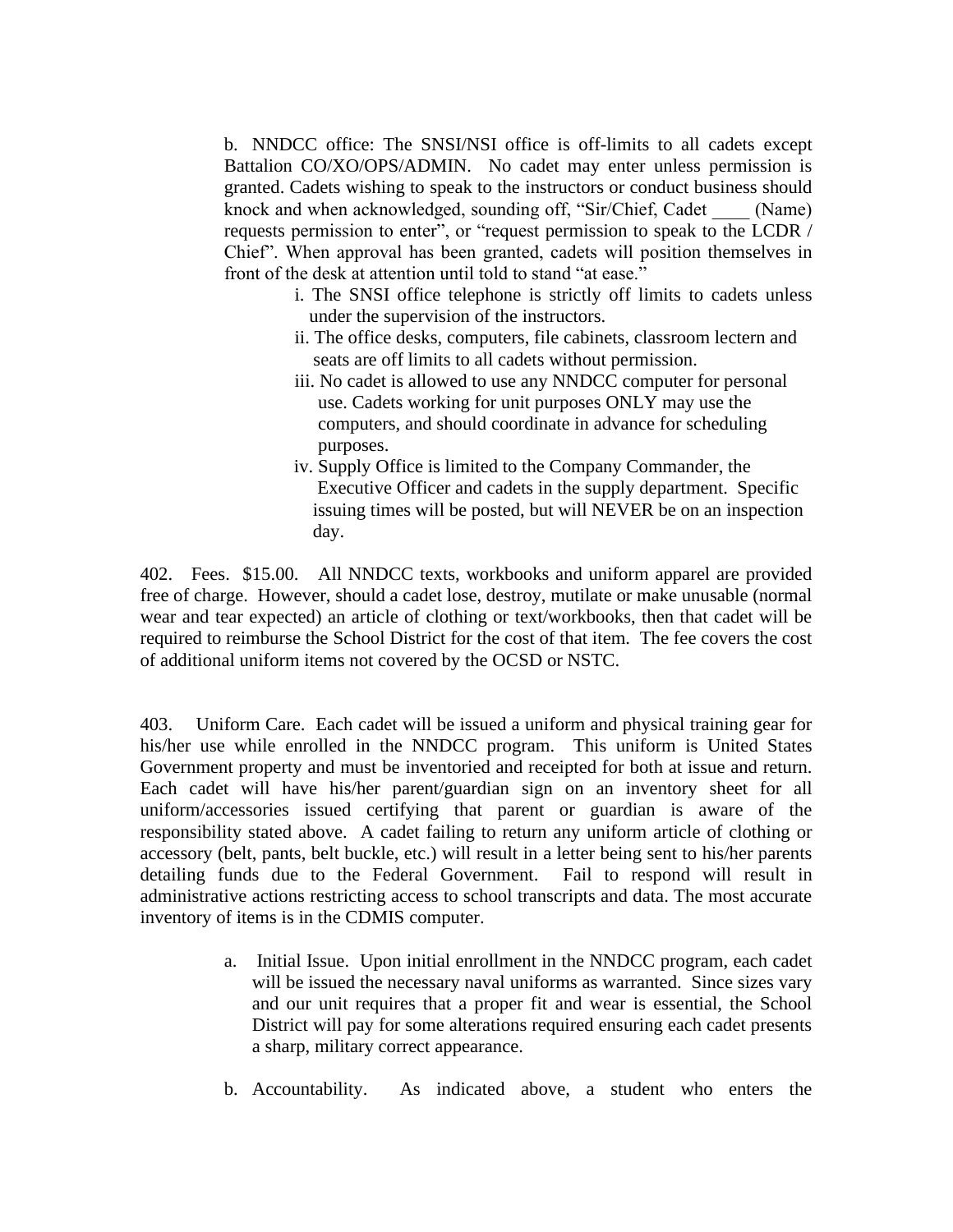Tohopekaliga High School NNDCC program assumes accountability for certain issued material similar to band instruments, athletic uniforms or equipment. As such, the parent(s)/guardians of each cadet must sign specific forms indicating they are aware of the responsibility for reimbursing the federal government of lost, damaged uniform apparel, test or workbooks or equipment such as rifles, swords, scopes, compasses, training manuals, etc. Forms indicating issue will be signed by parent as well. Normal wear and tear of uniform articles or classroom materials is expected, however, negligence or willful damage or loss will result in restitution.

- g. Wear and care. Just like buying a new car, it is the responsibility of each cadet to care for and properly maintain issued material. The Cadet Field Manual describes in part how to maintain, wear and care for various uniform articles. Additional tips:
	- i. Always hang coats, shirts, pants, skirts on hangars when not in use.
	- ii. Do not use bleach on NNDCC patched articles.
	- iii. Professional dry cleaning or laundering is permissible. Trousers/Slacks must be dry cleaned and NOT washed.
	- iv. Do not wear uniform articles except to official NNDCC events or on designated uniform days.
	- v. Wash blue uniform articles in cold water only; if press at home versus dry-cleaning, always place a white cloth handkerchief between the steam iron and the material to prevent shining/sheen, or iron uniform inside-out. If you don't have a steam iron, slightly dampen the white cloth.
	- vi. Only alter uniforms with the permission of the SNSI/NSI.
	- vii All cadets will be given a pre-made NNDCC nametag at initial issue. Lost or broken replacement costs are the responsibility of the cadet.
	- viii. DO NOT damage clothing through improper care and remember: YOU ARE ACCOUNTABLE!
- h. Uniform Return Procedures:
	- i*. Upon disenrollment from the NNDCC program or graduation, all uniform must be returned. If an item is worn beyond serviceable use, bring the item in for the SNSI/NSI to make a determination if the item is to be surveyed or dry cleaned.*
	- ii. All items must be returned in at the same time in order to facilitate complete and accurate accountability.
	- iii. The following items need not be returned: ribbons, nametag, medals, tee shirts and socks.
	- iv. Upon turning in uniforms, cadets will be issued a "cleared"
		- custody card thereby allowing the release of school transcripts.
- 404. Supply. Since all supply and materials storage areas contain sizable dollar value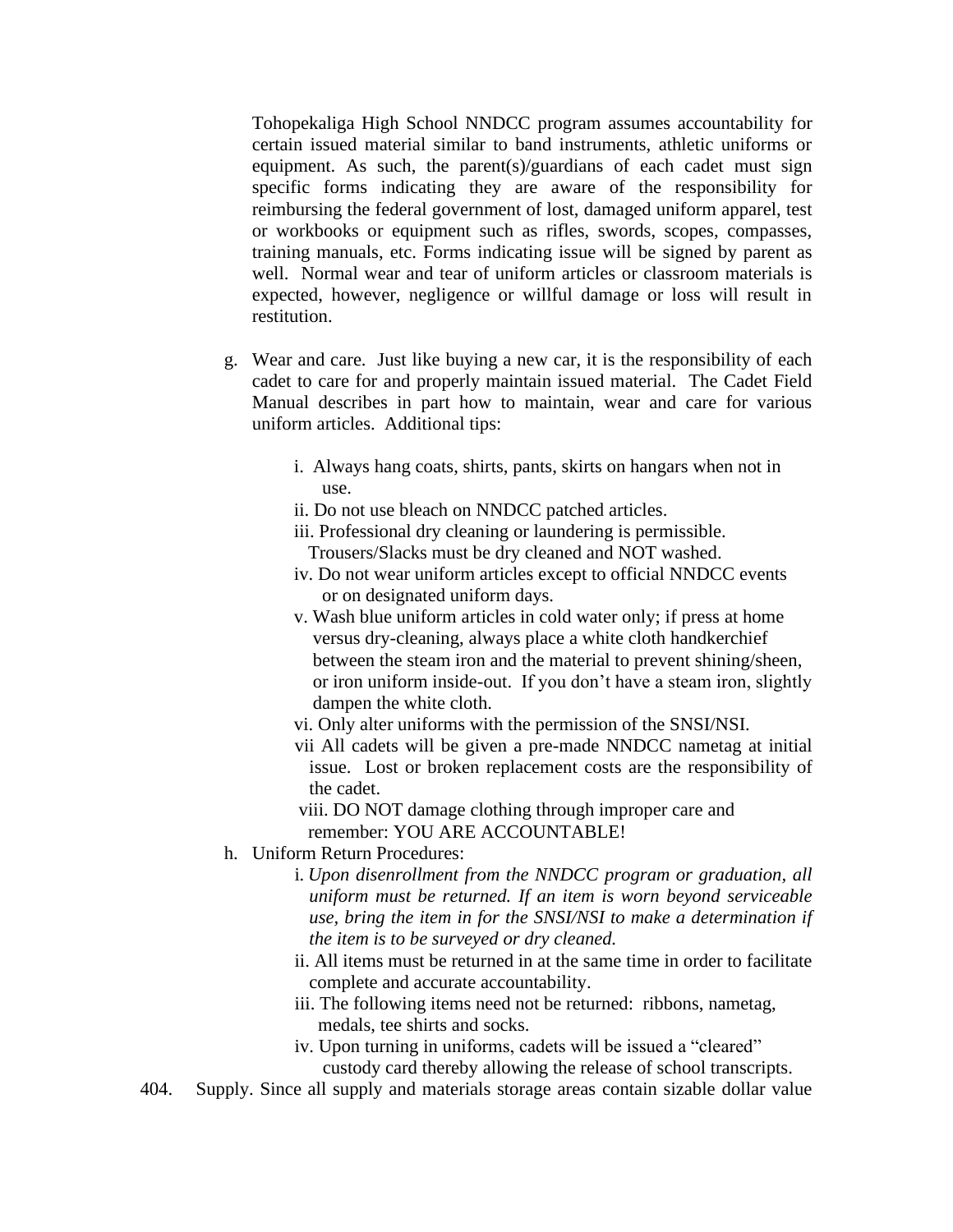articles, all such areas are designated "OFF LIMITS" to all cadets other than those authorized by the Naval Science Instructors. Hours of operation for supply issue and return will be posted for your convenience. CADETS NEED TO BE "INSPECTION READY" WHEN ARRIVING TO SCHOOL ON UNIFORM DAYS. THERE IS NO ISSUING TO CADETS ON UNIFORM INSPECTION DAYS.

405. Physical Fitness and Athletics: Physical fitness is an integral part of the NNDCC program. Cadets participating in the various extracurricular activities available through NNDCC, as well as regularly scheduled athletics in class must be physically fit. Successful completion of the PT test will earn the Physical Fitness ribbon. Qualifying minimums for the PT test and ribbon are contained in reference (b).

All cadets participating in NNDCC must have a current Standard Release Form and NJROTC Health Risk Screening form. ALL Cadets must have a current school sports physical on file (within 12 months).

406. NNDCC Teams: The Tohopekaliga High School NNDCC unit is interested in developing teams that compete with other JROTC/NNDCC units at other high schools. Most of these competitions are within the tri-state area, but some are conducted over the Internet and by mail. A cadet can be on more than one team at a time, but understands there are obligations to make practices for all active teams. The teams are as follows:

- a. Academic Team
- b. Athletic Team
- c. Marksmanship Team
- d. Armed Drill Team
- e. UnArmed Drill Team
- f. Color Guard Drill
- g. Orienteering Team
- h. Drone Team

1. The shoulder cord, or aiguillette, is authorized to be worn by **active** team members only who have competed in three competitions and met practice requirements. Cords are an issued item and once a cadet is off the team, they must return the cord back to the team instructor. Cord colors will be determined before the first competition by NJROTC Headquarters.

2. If a cadet has more than one cord color, only one cord of their choice may be worn at a time on the left shoulder. The Silver Cord, which is worn on the right shoulder should be worn at all times. Cadets who do not continue to meet the requirements to keep the cord will be required to return the cord to the SNSI/NSI. This may occur not only after leaving a team, but also if the cadet has disciplinary problems (disrespect, not following the core values etc.). If the privileges of wearing the shoulder cord are revoked, the cadet must re-qualify to have the shoulder cord returned to him/her.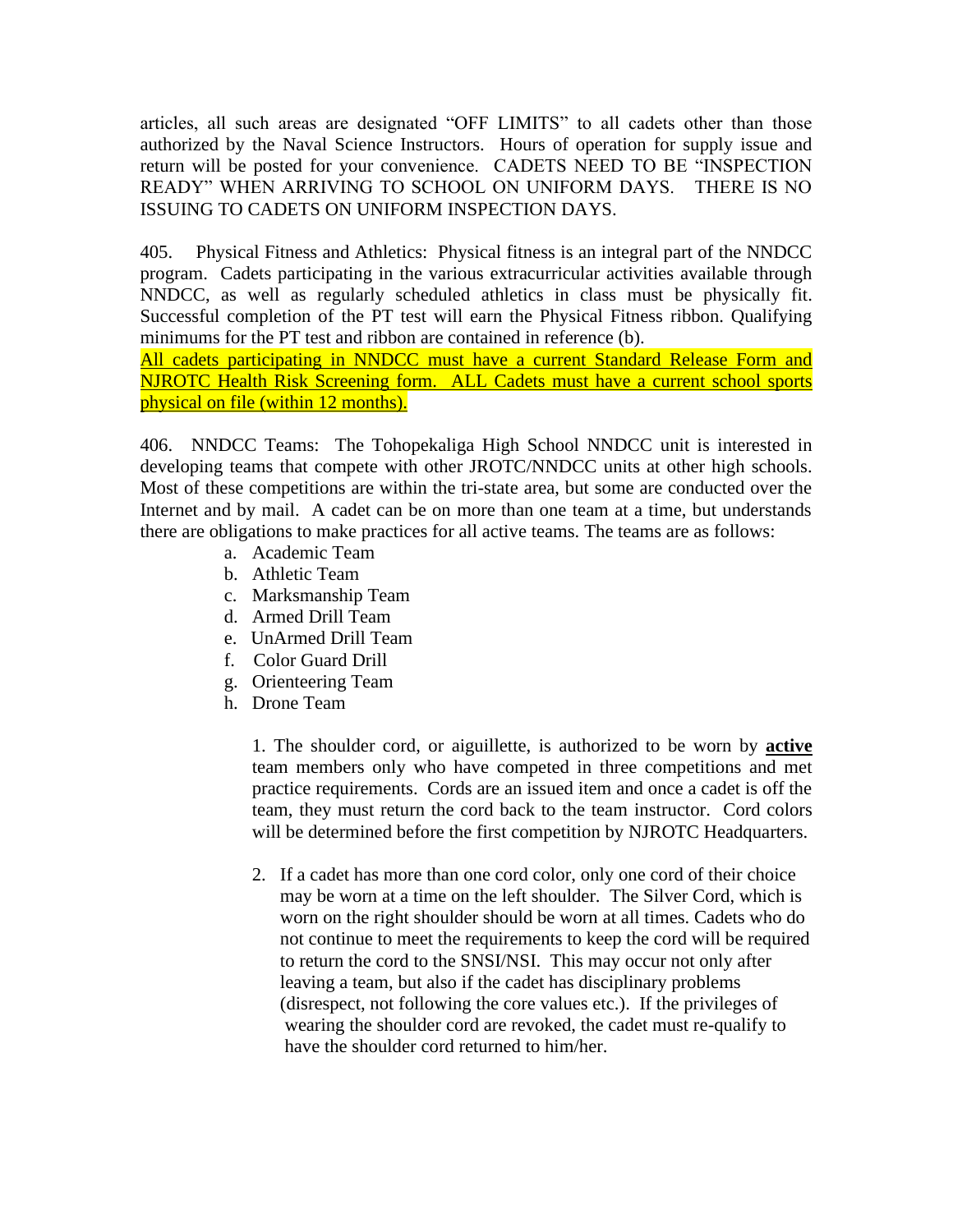407. Marksmanship Team Standard Operating Procedures (SOP)

Mission. The mission of NNDCC Marksmanship Team is to encourage and introduce cadets to the discipline of competitive, precision marksmanship. This is accomplished by providing structured, classroom marksmanship instruction, practical application, individual qualification and competitive match opportunities. As members of a highly trained group, team members should gain satisfaction from being part of a precision, professional, smoothly functioning team.

Team Commander. The Marksmanship Team Commander will normally be selected by the SNSI based on demonstrated marksmanship proficiency and commitment to maintaining a routine shooting schedule. The Commander may be designated as the Assistant Range Officer to assist the SNSI Range Officer and is the cadet in authority on the range and all team outings. The Marksmanship Commander may select a Team Executive Officer to record attendance and take charge of the team in his/her absence. The Marksmanship Commander is authorized to wear the Team Commander ribbon with Anchor device.

Membership. The Marksmanship Team shall be composed of a total of no more than fifteen (15) currently enrolled cadets. The Marksmanship Team cadets will exhibit superb safety and marksmanship expertise and demonstrate exemplary team spirit. Each member must be part of the "Team." Team members are expected to do his or her best and put forth the maximum effort to make and keep our Marksmanship Team competitive. No personal alternates are authorized. There shall be no Freshman or Junior Varsity Marksmanship Team established.Marksmanship Team members must meet the following criteria:

- i. Complete Civilian Marksmanship Program (CMP) Rifle Safety &
- Marksmanship Training CD.
- ii.Complete the unit's Basic Marksmanship Course.
- iii.Complete the Cadet Individual Safety Pledge.
- iv.Demonstrate a respect for academic achievement by having a "B" or above grade and acceptable uniform wearing record in Naval Science.
- v.Complete a Permission/Release of Liability Form signed by parent or guardian.
- vi.Satisfactorily complete the Basic Marksmanship Course classroom instruction.
- vii.Show a willingness to follow instructions is a highly disciplined manner and have an aptitude for marksmanship training.
- viii.Dedicate themselves to a demanding practice and competitive schedule. Practices are one day per week unless revised by the team commander.

Additional eligibility or team requirements are as follows:

If a team member resigns or is otherwise ineligible thereby creating a vacancy,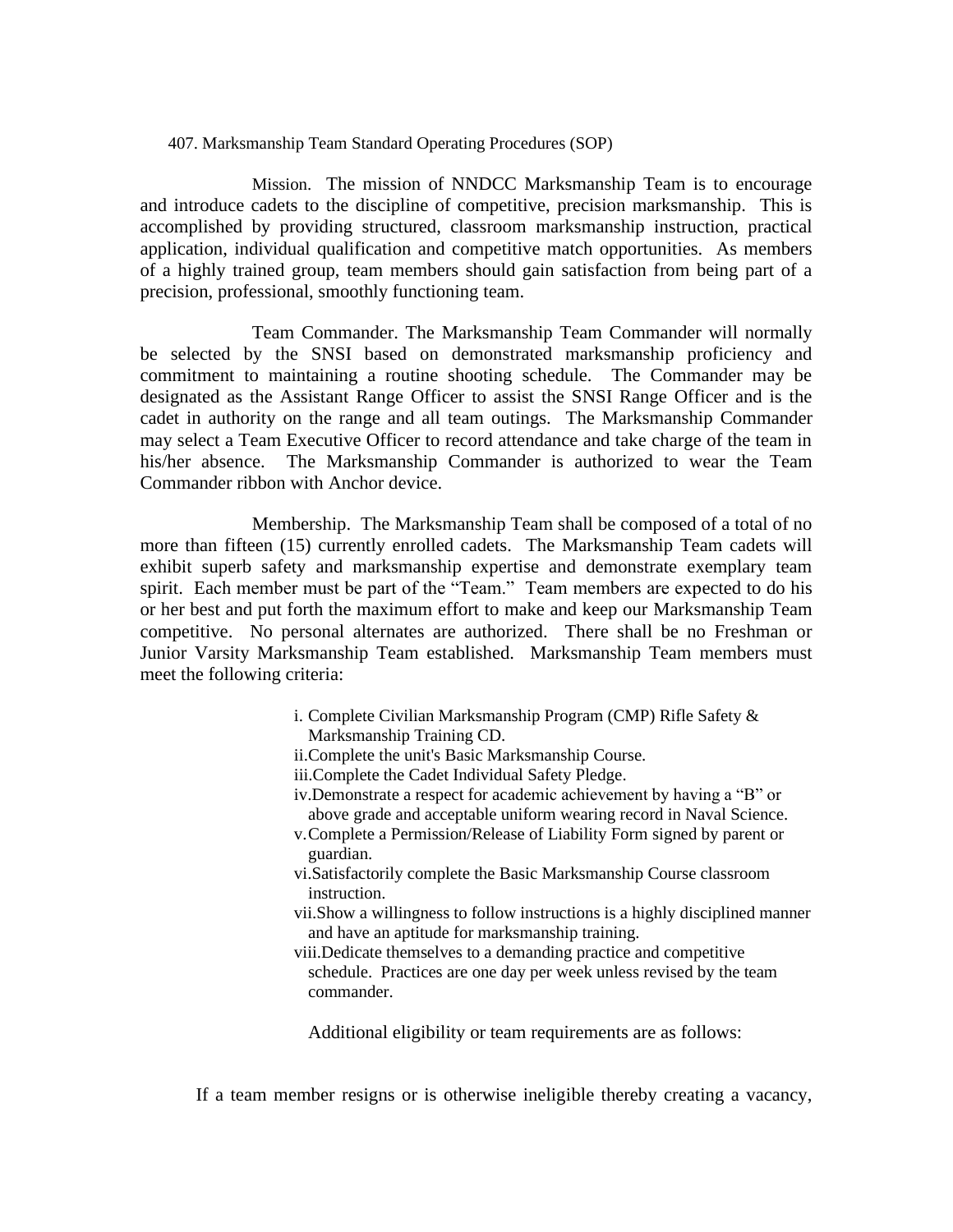any cadet who has successfully completed the CMP Rifle Safety & Marksmanship Training CD and the unit's Basic Marksmanship Course may be recruited to fill the vacancy.

Violations of any safety regulation, range rule, or failure to follow strict discipline will result in immediate and permanent removal from the team.

Attendance. Failure to attend a scheduled practice on a regular basis or frequent tardies may result in dismissal from the team. Failure to report for a required competition may result in immediate dismissal from the team. Excused absences require a 24-hour notification to the SNSI/NSI or Team Commander.

Behavior. Behavior of team members reflects directly on the NNDCC Unit, school, community, and U. S. Navy. Therefore, unacceptable behaviors such as failing classes, assignment of frequent detentions, suspensions for violations of school rules, or any act determined to be prejudicial to good order and discipline by the SNSI/NSI may result in immediate dismissal from the team.

EQUIPMENT. All team members are responsible for keeping Marksmanship equipment and weapons secure and in good condition. The SNSI, assisted by the Team Commander, is solely responsible to ensure Marksmanship equipment is kept in good repair, clean, and performance ready. The commander shall initiate appropriate action to order replacement or new equipment with the approval of the SNSI/NSI. The SNSI is responsible for ensuring that equipment is not loaded and is properly secured at all times when not in use.

Safety. The SNSI is assigned as the official Range Officer per NNDCC regulations and is responsible for the safe conduct of all marksmanship training, and must be present at all training activities. This accountability cannot be transferred to school administrators, chaperons who may accompany the instructor on a field trip/competition, or other personnel who may instruct cadets as part of a training activity. The Cadet Commander of the Marksmanship Team may be assigned as the Assistant Range Officer. **CADETS ARE STRICTLY PROHIBITED FROM:**

> i. CLEARING JAMMED PELLETS FROM AIR RIFLES ii. FILLING/CHANGING CO2 OR COMPRESSED AIR **CYLINDERS** iii*.* HANDLING AIR RIFLES/EQUIPMENT WITHOUT AN INSTRUCTOR PRESENT.

 Range Operation Procedures. All NNDCC instructors and cadets participating in NNDCC marksmanship activities must be knowledgeable of and in compliance with the NJROTC/NNDCC Air Rifle Range Procedures at TAB A.

Ribbon Awards. Air Rifle ribbons are earned by team members in good standing

who:

i. Attend their scheduled practices on a regular basis.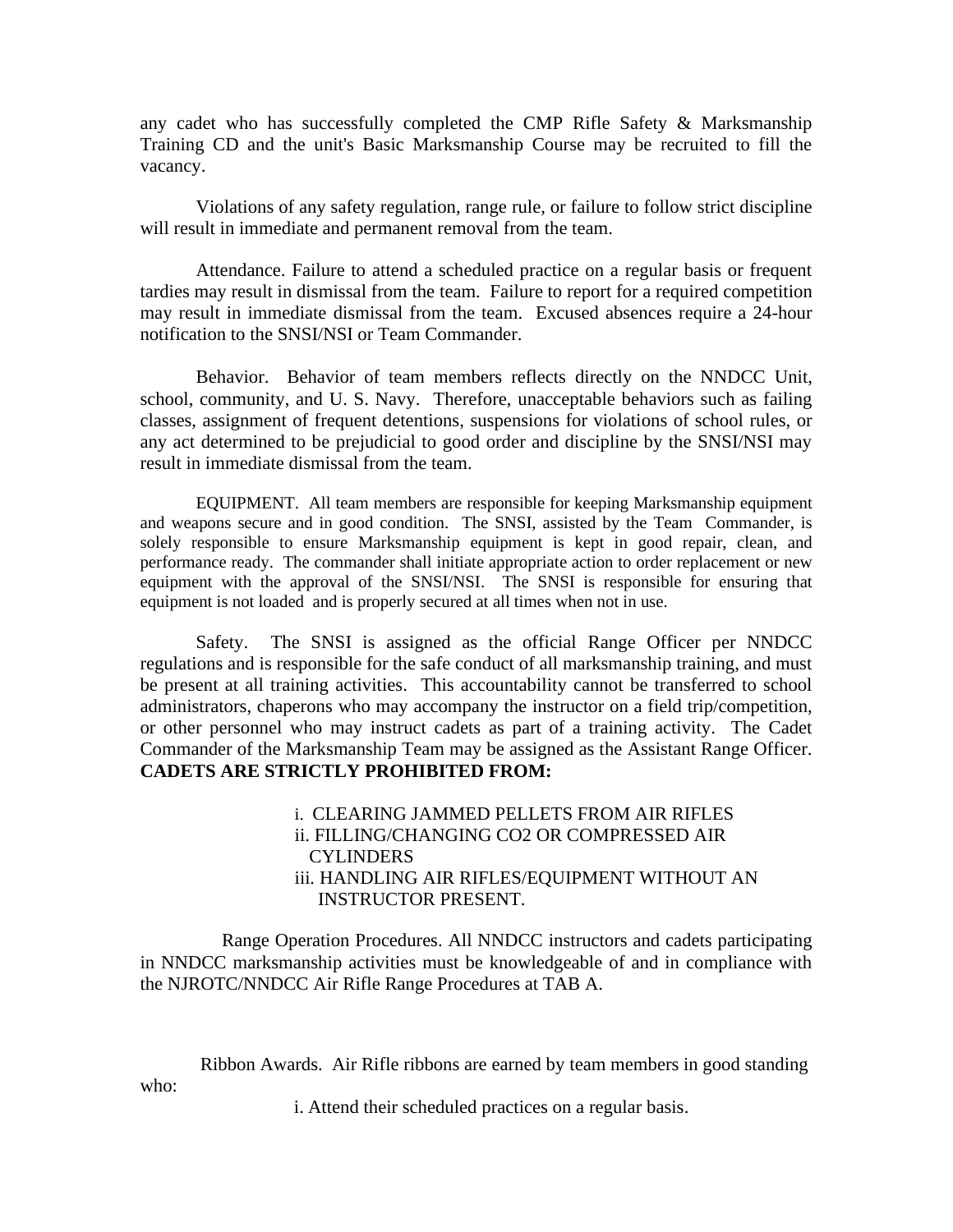ii.Participate in at least one competitive Air Rifle event. iii.Receives the Team Commander's recommendation and approval by the SNSI. iv.This ribbon will be revoked when removed from the team for a safety violation.

408. Cadet Fund Raising: Cadets have the opportunity to participate in NNDCC fundraising activities. Since funding for field trip travel and other support is limited from the Navy, fund-raisers are a necessary part of the NNDCC program.

409. Plan of the Week (POW): A plan of the week will be prepared each week by the Operations Officer for approval of the SNSI in order to keep all informed of unit activities. The Plan of the Week will be posted by the OPSO no later than Friday of the week before it is effective. It will include: Team practices, color details, company quarters. Uniform of the Day, meetings (staff, officers, departments etc), and special activities. The POW will be posted in the classroom and on the Tiger Board.

410. Cadet Sign-Up Sheets: A cadet sign-up sheet is posted in advance of all scheduled NNDCC activities, soliciting cadet participation for field trips, service projects etc. Since scheduled activities often rely on a required minimum number of participants, cadets should be *absolutely* sure of their commitment prior to sign-up. Signed-up cadets *failing* to muster for scheduled activities, without just cause, will jeopardize the opportunity for future participation.

411. Field Trip Sign-ups: NNDCC field trips are considered a special privilege for deserving cadets who have earned consideration through their outstanding unit service, participation, and good academic standing. Accordingly cadets wishing to participate in field trips will be considered based on these factors. Some NNDCC activities including field trips are limited in terms of allowed participation. This often is the case with shared trips with neighboring NJROTC/NNDCC units, bus size limitations, and berthing constraints. If a cadet is unable to participate in a field trip due to any of these reasons, he/she will be given first priority on a subsequent trip scheduled. All cadets must have a current Standard Release Form and NJROTC Health Risk Screening form on file prior to participating in any field trip.

#### **Chapter 5: Advancements**

501. General: Advancement in rate and rank are based on demonstrated performance and successful completion of advancement requirements set forth herein. Each cadet has the opportunity to advance to the position of unit company commander. Advancement exams will be given only after grades are disseminated every quarter.

502. Promotion Criteria: You are a student first, a cadet second. Your first priority is your education and grades, i.e. your overall grade point average (GPA) in school. Therefore the following overall school grades must be met before you can advance: Any failing grade (at interim times as well) removes any cadet from further advancement. For E-4 and above, only one (1) "D" on the report card is allowed. For Chief Petty Officer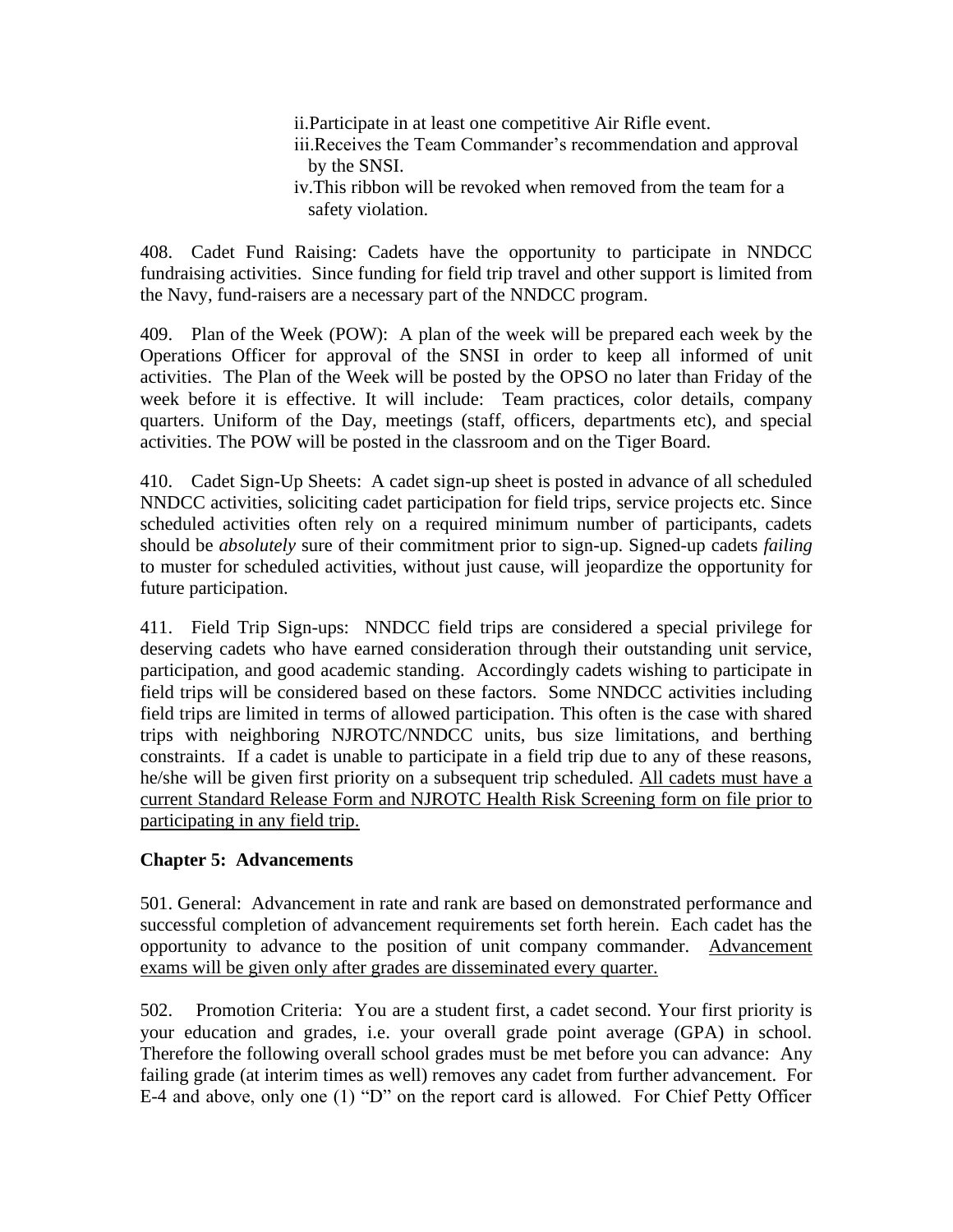and above, all courses must have a "C" or better for the last eight weeks of school. The requirements within NNDCC must also be met for advancement to each of the rates indicated (see Chapter 5, par. 503).

503. Enlisted Advancement: Reference (a) sets forth cadet enlisted grades and allowances for petty officers in various billet assignments. There is no standardized NNDCC system, however, to promote deserving cadets to these positions. The following advancement system described below has several distinct advantages:

- a. Cadets will be well prepared for the military responsibilities they must assume as Petty Officers and Officers.
- b. The system describes exactly what is required to advance while eliminating the question of "why him and not me?"
- c. While the system adds record keeping, it provides the Admin Officer and staff with meaningful records and data on each cadet.
- d. Drill days, which can become rather dry when the basics have been learned, take on new meaning as cadets are motivated to try their hand at leading the platoon or conducting an inspection to meet advancement requirement.
- e. In order to advance, a cadet going for rank must pass the written test. Each promotion to the higher rank will have a written test.

504: Officer Promotions: Top-achieving cadets who have completed advancement through Chief Petty Officer will be considered for officer rank. Rank assigned in most cases will be commensurate with the billet assigned and in accordance with reference (b) and this handbook. Cadets will be promoted through the officer ranks based on citizenship, overall school GPA/class rank, NNDCC aptitude, unit participation, peer rating and leadership potential. The top ranked senior cadets will be offered the BC, and CO billets based on these characteristics.

505: Cadet Evaluations: Cadet Officers, CMC, Team Commanders, Platoon Commanders, Squad Leaders, and guide bearer will be evaluated periodically by the Senior Naval Science Instructor and/or Naval Science Instructor in writing using the Staff Member Evaluation Form and testing for knowledge prior to assignment.

506. Cadet Transfers: Cadets who have earned rate/rank in other NJROTC/NNDCC units can expect to be issued comparable Navy NJROTC/NNDCC rank/rate upon presentation of their verified record from the unit in which they earned their rank/rate provided it is reasonable.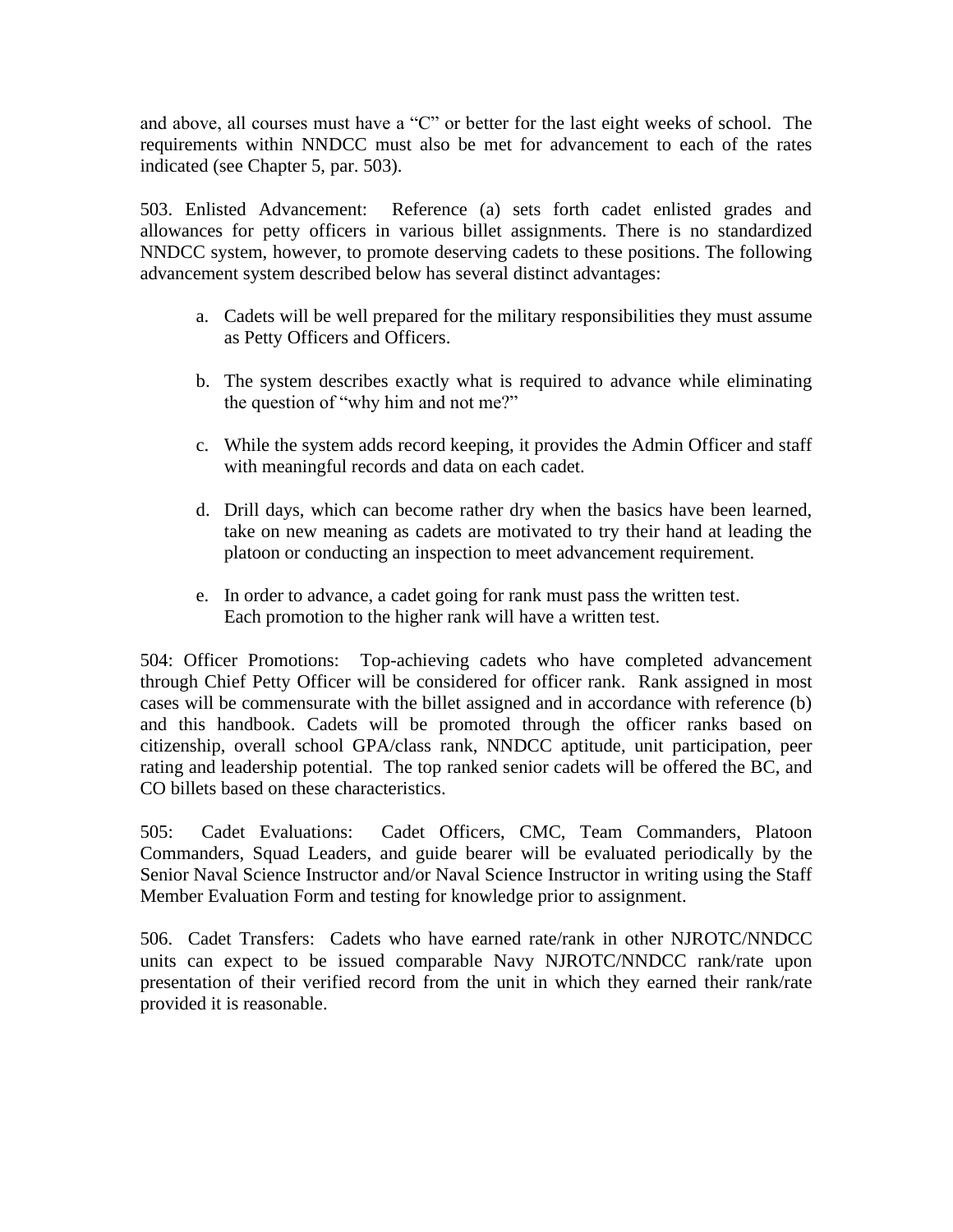| Rank  | <b>Time in</b><br>Rank           | <b>Participation</b><br>/Community<br><b>Service</b> | <b>Academic</b>                                 | <b>Practical</b><br><b>Factors</b>                          | Recom-<br>mendations                                | <b>Test</b><br><b>Subjects</b>                                                         | <b>Study Material</b>                                                                                |
|-------|----------------------------------|------------------------------------------------------|-------------------------------------------------|-------------------------------------------------------------|-----------------------------------------------------|----------------------------------------------------------------------------------------|------------------------------------------------------------------------------------------------------|
| C/SA  | Four<br>Weeks in<br><b>NNDCC</b> | <b>Three Events</b>                                  | NO F's;<br>At Least B<br>in NNDCC               | Perform<br>Stationary<br><b>Basic Drill</b>                 | Platoon Leader<br>and Instructor                    | Uniform<br>Regulations<br>and<br>Knowledge                                             | <b>CFM Field Manual</b><br>Unit 1; military<br>time<br><b>First Four General</b><br>Orders           |
| C/SN  | Four<br>Weeks<br>as C/SA         | <b>Six Events</b>                                    | No F's;<br>At Least B<br>in NNDCC               | Perform<br><b>Basic Drill</b><br>Marching                   | Platoon Leader<br>and Instructor                    | <b>Basic Drill</b><br>Unarmed and<br>Knowledge                                         | <b>CFM Field Manual</b><br>Unit 2; ship terms<br>First Eight General<br>Orders                       |
| C/PO3 | Four<br>Weeks<br>as C/SN         | <b>Eight Events</b>                                  | No F's;<br>At Least B<br>in NNDCC               | <b>Direct</b><br>Squad in<br><b>Basic Drill</b><br>Guidon   | Platoon Leader<br>and Instructor                    | <b>Basic Drill</b><br>Armed and<br>Guidon and<br>Knowledge                             | <b>CFM Field Manual</b><br>Unit1,<br>All general orders<br>All chain of<br>command                   |
| C/PO2 | Ten<br>Weeks<br>as<br>C/PO3      | <b>Nine Events</b>                                   | No F's: 1 D<br>only;<br>At least B<br>in NNDCC  | <b>Direct</b><br>Squad in<br><b>Basic</b><br>Armed<br>Drill | Platoon Leader<br>and Instructor                    | Platoon<br>(Armed,<br>Unarmed) and<br>Precedence of<br>Ribbons                         | <b>CFM Field Manual</b><br>Unit 1, Units 5 &<br>6, Unit 9,<br>Chain of Command<br>All general orders |
| C/PO1 | Ten<br>Weeks<br>as<br>C/PO2      | <b>Ten Events</b>                                    | No F's,<br>1 D only;<br>B in<br><b>NNDCC</b>    | <b>Direct</b><br>Platoon in<br>Basic<br>Armed<br>Drill      | Platoon Leader<br>and Instructor                    | Platoon Drill<br>(Armed,<br>Unarmed),<br>Military<br>Honors, and<br>Ceremony           | CFM Unit 1, 5, 7, 9<br>All chain of<br>command<br>All general ordeers                                |
| C/CPO | Eight<br>Weeks<br>as<br>C/PO1    | Twelve Events,<br><b>Initiated One</b>               | C's or<br>better only;<br>A average<br>in NNDCC | Perform<br>Sword<br>Manual                                  | Chief's Board,<br>Platoon Leader,<br>and Instructor | Platoon Drill<br>(Armed,<br>Unarmed),<br>Sword Manual,<br>and Inspection<br>Procedures | CFM Unit 1 & 3<br>All chain of<br>command<br>All general orders                                      |

507: Incentives:

a. Ribbons: Basic criteria for earning NNDCC ribbons and awards are covered in reference (b). It is the responsibility of the individual cadet to understand the requirement of each award and to request presentation of the award once earned. Procedures to request an earned ribbon are under the cognizance of the Administration Officer. Complete an Award Request Chit specifying the name of the award/ribbon requested and action taken to earn the award. Award Request Chits may be picked up in the dispenser located in the NNDCC space. While a ribbon or award is something most cadets aspire to receive, it is more important that each cadet strive to meet basic values of honesty, decency, high morals, common courtesy, and good camaraderie. Those cadets who put their emphasis in NNDCC activities will be in line to earn ribbons and awards above those of their nonparticipating contemporaries. Awards recognize and reward outstanding achievements and acts of performance, which are beyond what is normally expected. Ribbons from non-NJROTC/NNDCC organizations such as American Legion, DAR, etc., may be worn after the lowest ranked NNDCC award on the left breast below the ribbon.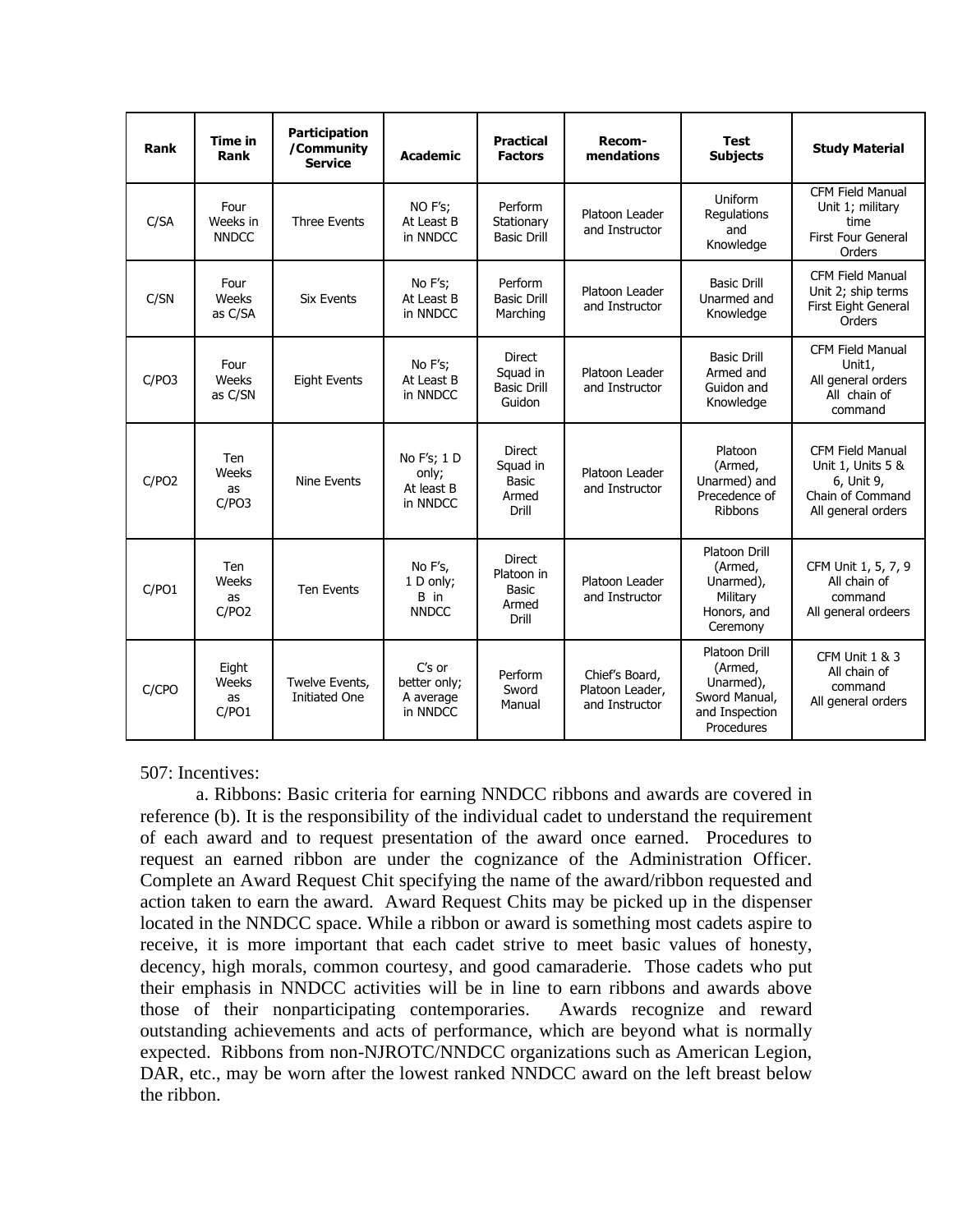b. Veteran and Civic Awards: Each year, a number of civic and veteran organizations recognize Osceola County cadets who have excelled. Many of the awards include medals to wear on uniforms. These special awards are normally reserved for cadet senior staff members who have performed their duties in a highly professional manner.

#### **Chapter 6: Cadet Chain of Command and Responsibilities**

601. Battalion Organization: The NNDCC unit, will be organized as follows: One Battalion – containing six companies Each company- containing two platoons Each platoon- containing three squads Each Squad- containing five elements

The normal Company Cadet chain of command starts with the Cadet Company Commander, the Executive Officer, Adjutant, Platoon Commanders, and the Squad Leaders. Basic duties and responsibilities for assigned billets are outlined below. Each cadet is encouraged to seek out additional opportunities, which will make the particular billet more challenging, and function more smoothly. Assignment to a billet does not imply automatic promotion to the associated rank. Ranks represent suggested levels based on reference (a).

602. Cadets: All cadet staff members are responsible for thoroughly knowing and carrying out their duties and responsibilities. Cadet Officers and senior petty officers are expected to set the example for juniors in every aspect of the NNDCC program. The responsibilities of leadership must be *accepted* before the privileges of rank/rate can be enjoyed. Those selected for advancement who do not wish to accept the related responsibilities and requirements should decline the promotion. Any cadet staff member not performing his/her duties satisfactorily will be considered for dismissal from their post and for reduction in rank.

603. Billet descriptions and responsibilities:

**BATTALION COMMANDER (BC):** The Battalion Commander is responsible to the SNSI/NSI for the overall performance of the unit.

#### **BC's specific duties are:**

- Sets the standard of the Battalion in appearance, attitude, conduct, bearing, tact, discipline and performance throughout the entire high school, with all staff and students alike.
- Responsible for the training, administration, supply, discipline, morale, esprit de corps and performance of the Battalion.
- Commands the Battalion through the proper use of the Cadet Chain of
- Command and within the policies and guidelines set by the S/NSI.
- Supervises the training of the staff and insures that staff members understand and fulfill their areas of responsibility.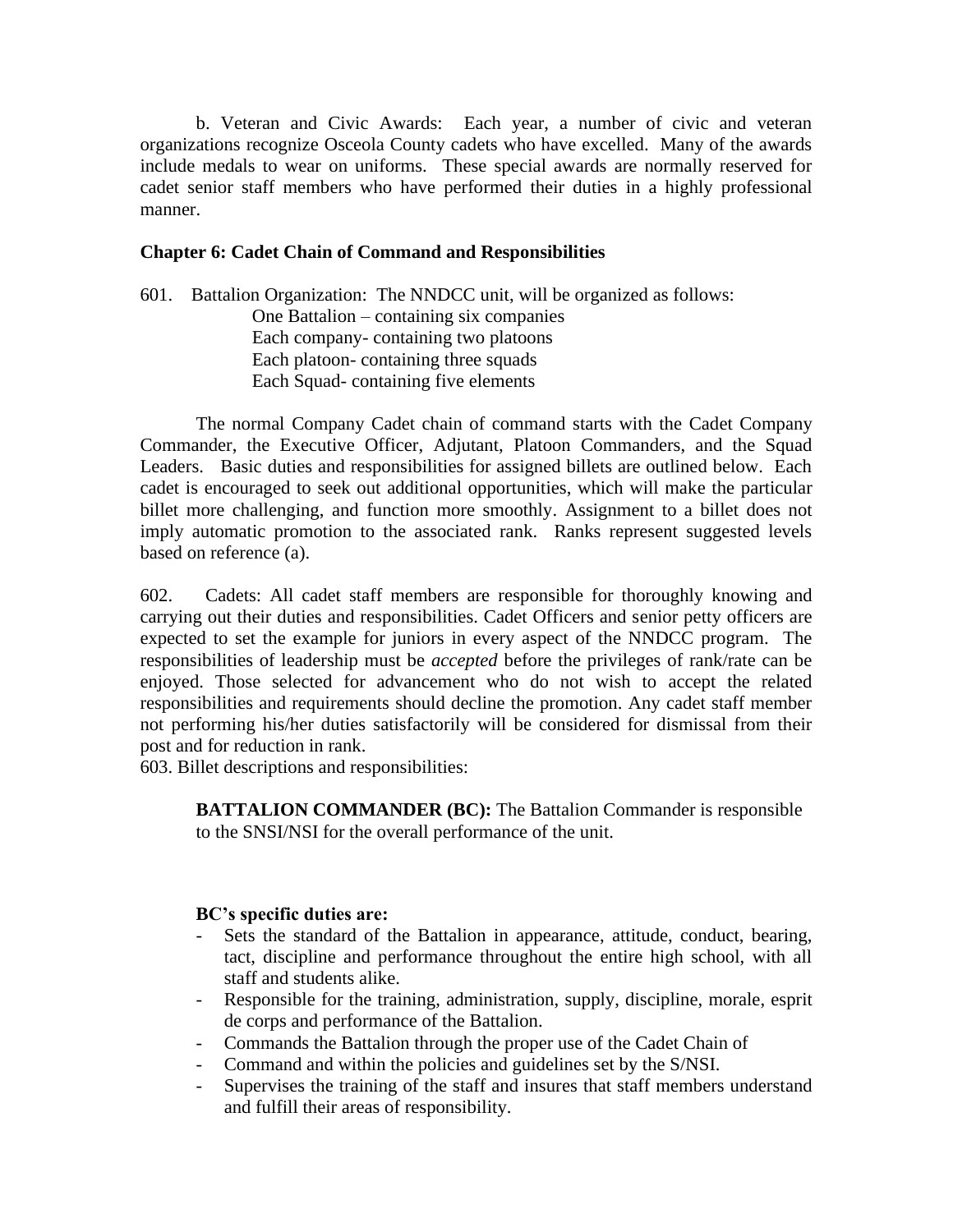- Schedules bi-weekly staff meetings to discuss and promulgate plans for upcoming events, involving cadet staff in planning events.
- Works with Executive Officer and OPS in preparation for the yearly AMI.
- Tries to involve and maximize the number of cadets in NNDCC activities.
- Makes recommendations for the promotion/demotion of cadets and for filling any staff vacancies.
- Carries out tasks and maintains close contact with the SNSI on a daily basis.
- Is aware that delegation of authority to subordinates does not mean the delegation of responsibility.

**EXECUTIVE OFFICER (BXO):** The Executive Officer is the BXO "stand in" and runs the BC's supervisory load as much as possible.

1. Assumes command of the Battalion in the absence of the BC.

2. Commands the Battalion through the proper use of the Cadet Chain of Command.

3. Coordinates and supervises the cadet staff and ensures that the orders and policies of the BC are carried out.

4. Acts on information from the BC and assigns tasks for appropriate staff officers. Checks to insure that assigned staff actions are carried out properly and in a timely manner.

5. Keeps the BC informed of problem areas within the Battalion and of action taken or recommended with respect to correcting such problems; specifically squelching rumors.

6. Will inspect/identify/report/rectify discrepancies discovered during periodic in-house audits of departments.

7. Assists with special projects and events by working closely with the SNSI/NSI and other staff.

8. Keeps current on the progress of cadet advancements.

9. Works with BC in preparation for the yearly Area Manager's Inspection.

#### **COMMAND MASTER CHIEF PETTY: (CMC)**

- 1. The senior non-commissioned cadet in the company and is the Commander's Battalion advisor on all matters pertaining to all enlisted cadets.
- 2. Ensure each new cadet is provided personalized mentoring assistance during their first semester in the program and keeps current on their progress.
- 3. Will be available and approachable to all junior cadets.
- 4. Is accountable for immediately squelching rumors.
- 5. Is responsible for the policing of all NNDCC spaces and drill areas.
- 6. Will oversea and maintain established standards of enlisted cadets' performance and conduct when specifically assigned by SNSI or BC.

#### **OPERATIONS OFFICER: (OPS)**

- 1. Serves as the BC's Department Head concerning all matters in Operations.
- 2. Is responsible for the success of the Special Event Coordinator.
- 3. Ensures unit information flyers/notes/forms are on the unit information board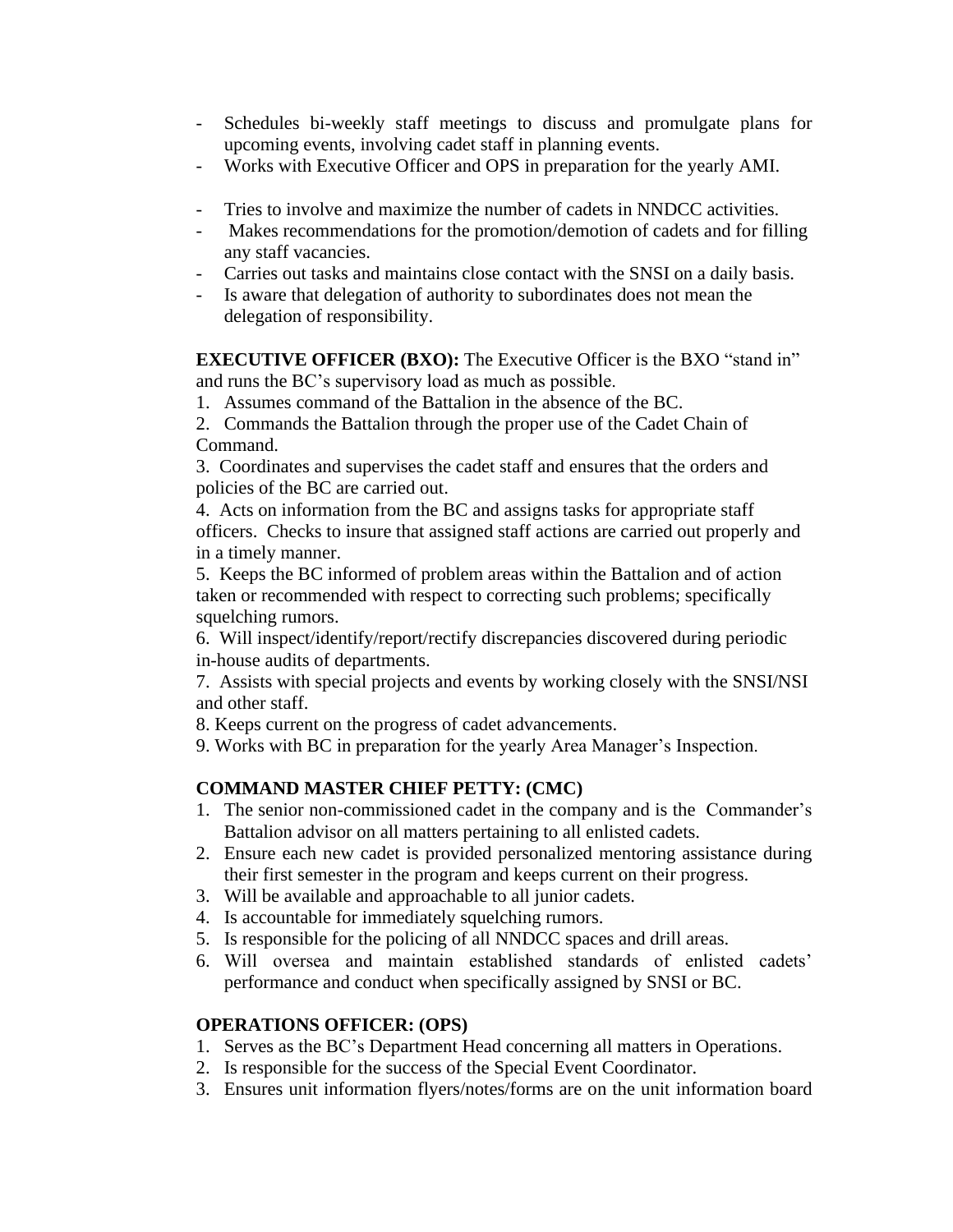(NSI/NSIII classes) for all to see, keeping them current.

- 4. Will Inspect/identify/report/rectify discrepancies discovered during periodic audits within department/team administrations.
- 5. Responsible for the training and proficiency of team commanders, and for holding timely meetings to ensure smooth running of unit team schedules.
- 6. Assists BC/BXO in special projects that may arise e.g. field trips, parades, etc.
- 7. Commands the department through the proper use of the Cadet Chain of Command.
- 8. Prepares the Plan of the Week for posting no later than the Friday before.

#### **SUPPLY OFFICER: (SUPPO)**

- 1. Is head of the supply staff, reporting to the SNSI for supply related matters and to the BXO for military matters.
- 2. Is familiar with all supply procedures and space utilizations.
- 3. Supervision and training of the supply staff.
- 4. Assists with the issue, receipt, storage, inventory, survey and accounting of all unit uniforms and uniform accessories.
- 5. Responsible for knowing the actions, or lack thereof, of departmental personnel.
- 6. Inspects/identifies/reports/rectifies discrepancies discovered during periodic audits within the department.
- 7. Can approve the addition of other recommended cadets in issue after informing the SNSI of his/her decision.

#### **ADMINISTRATION OFFICER: (AO)**

- 1. Serves as the BC's Department Head in areas of Personnel and Administration.
- 2. Tracks personnel awards, lettering qualifications, and advancement charts.
- 3. Ensures a list of cadets eligible for advancement or awards is given to the SNSI at least the Monday before the Thursday of awards presentation (scheduled monthly). Ensures up-to-date cadet files and verifies all required paperwork is annotated in CDMIS and physical copies are kept in their records. Publishes orders, directives, and announcements as directed by the BC.

 Maintains correspondence files and publications to include posting changes. Maintains CDMIS-ADMIN

- 4. Inspects/identifies/reports/rectifies discrepancies discovered during periodic audits within department/team administrations. Records the minutes of staff meetings and print copies for all involved. Commands the Department through the proper use of the Cadet Chain of Command.
- 5. Allow only Administration personnel to utilize CDMIS for Administration, no other cadets will be allowed in CDMIS.

#### **PUBLIC AFFAIRS OFFICER: (PAO)**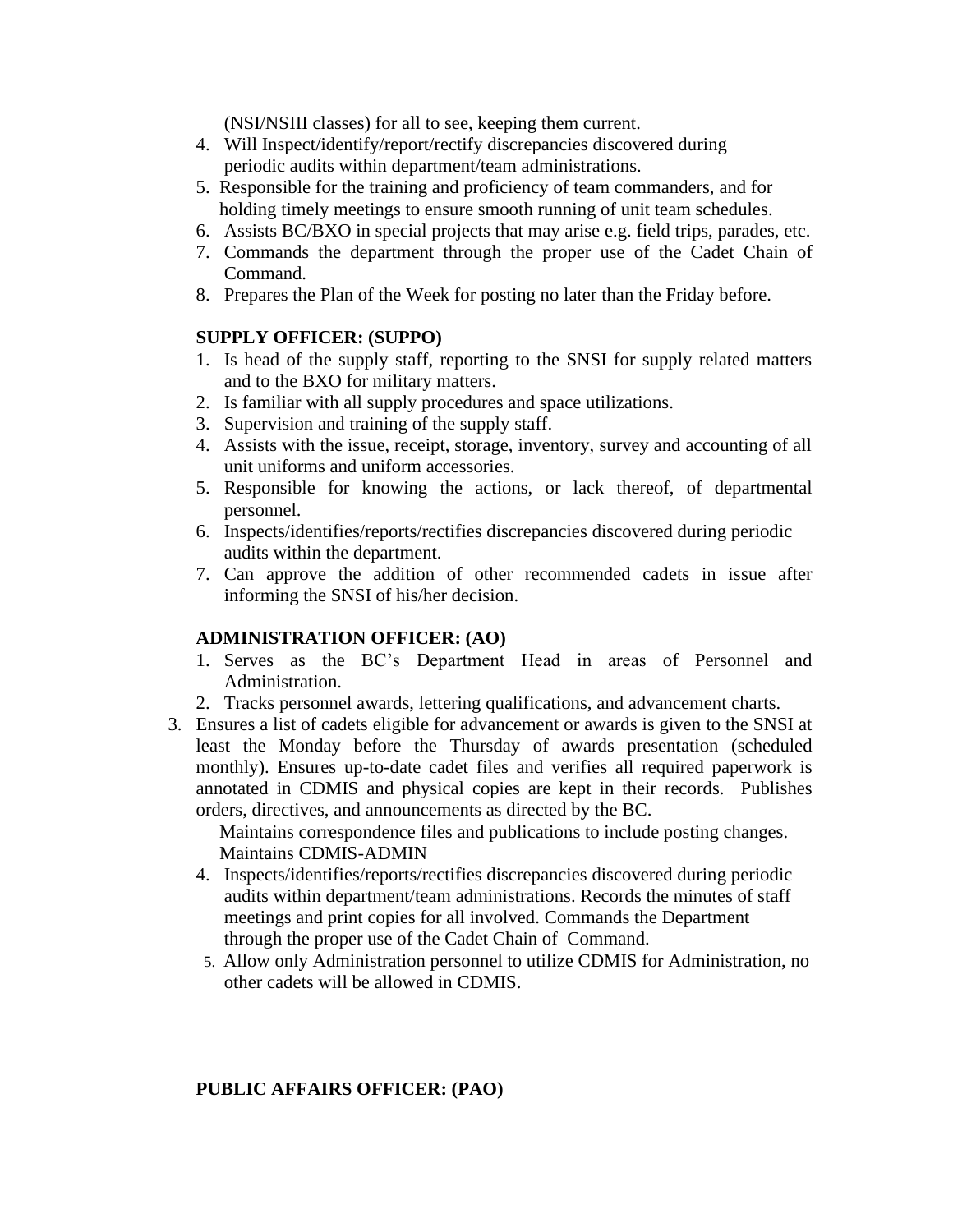- 1. Ensure that press releases and/or articles are prepared and submitted to the SNSI/NSI for approval and then submitted to the appropriate news media for each time an event of interest is scheduled and/or takes place.
- 2. Establish a system, which will ensure positive contact by a PAO member with each NNDCC group likely to have newsworthy activities.
- 3. Establish communications with parents/guardians through the publication of a a unit newsletter on a quarterly basis..
- 4. Maintain unit scrapbook
- 5. Ensure comprehensive files for PAO-related materials are established and maintained. As a minimum, the following files are established:
	- NNDCC new releases and list of media to which submitted
	- Copies of all news letters/stories mentioning NNDCC or NNDCC **Cadets**
	- NNDCC news letter.
	- Photographs of NNDCC activities arranged by the subject and properly labeled as to date, event and persons involved.
	- Arrange for publicity for NNDCC activities including annual inspection, fundraising events, social events, and projects.
	- Ensure that the NNDCC pages in the yearbook properly reflect the activities of cadets by working with the yearbook staff.
- 6. Submit articles to the school newspaper.
- 7. Draft input for school yearbook and base newspaper. Photograph (video and still) unit activities.
- 8. Designates a camera and video support custodian who assists the SNSI/NSI and the Public Affairs Officer in the support for camera and video for Unit events.
- 9. Tracks and documents Units accomplishments and events.

#### **DRILL TEAM COMMANDER:**

- 1. Organize, direct, train, and manage the NNDCC teams, which include: Armed, Unarmed, Color guard, and organization of the Armory.
- 2. Directly supervise Team Commanders.
- 3. Establish practice schedules, which case least inconvenience to cadets.
- 4. Hold drill team Commanders accountable for participating in every practice.
- 5. Assist SNSI/NSI in preparation of drill meets.
- 6. Notify SNSI/NSI of all discrepancies that need to have parts purchased.
- 7. Be familiar with Cadet Field Manual and Marine Corp. Drill manual.

#### **COLOR GUARD COMMANDER:**

- 1. Organize, direct, train, and manage the Color Guard Drill Team.
- 2. Reports to the OPS for any questions pertaining for drill.
- 3. Notify SNSI/NSI of all discrepancies, which need to have parts purchased via the SUPPO.
- 4. Be familiar with Cadet Field Manual and Marine Corp Drill manual.
- 5. Recommend personnel for awards when requirements are met.
- 6. Ensures periodic maintenance is preformed on all gear that is applicable to the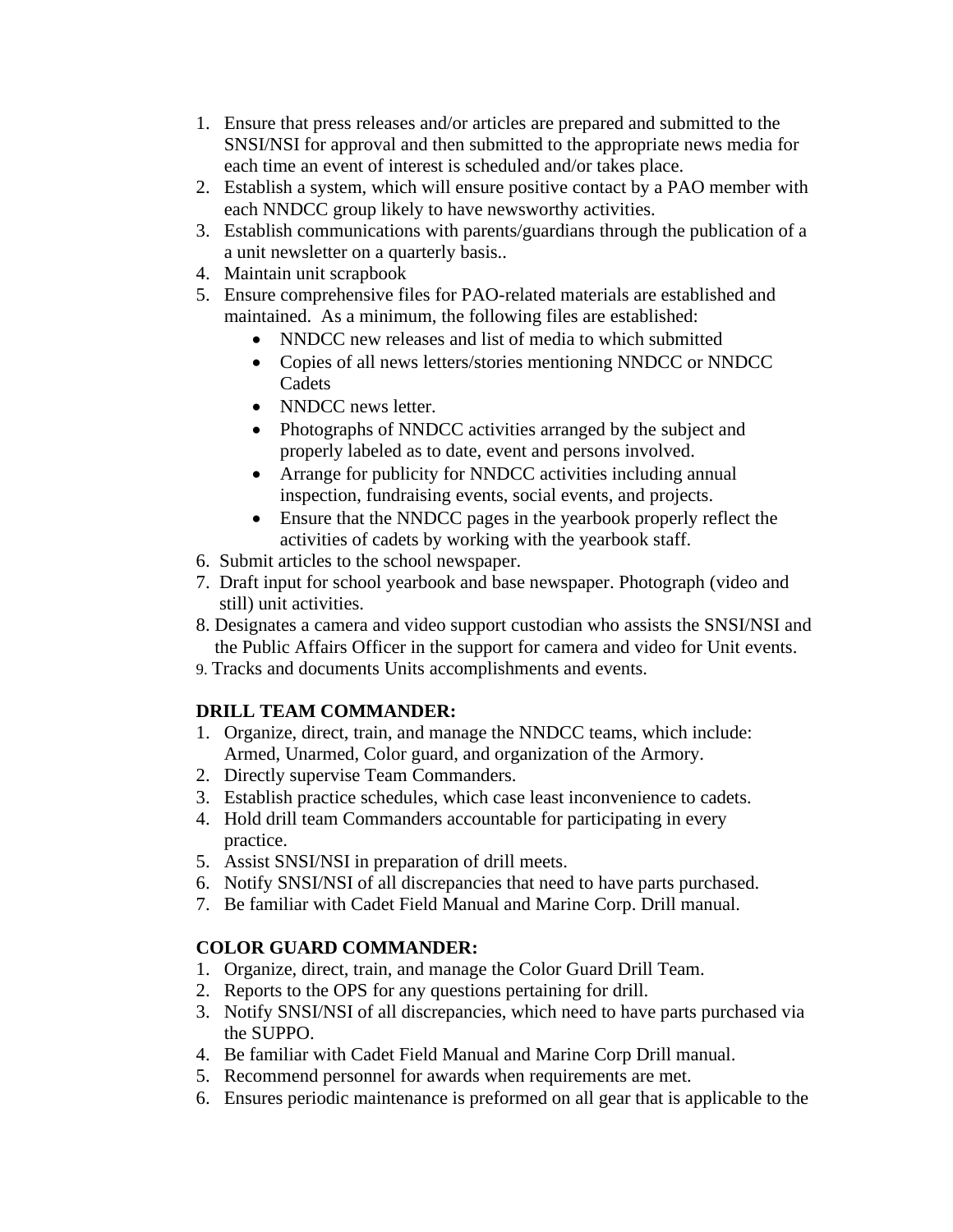team.

- 7. Responsible for all equipment is stowed properly at completion of practice and meet.
- 8. Get approval from OPS and SNSI/NSI on perspective color guard candidates.
- 9. Responsible to receive and stow all Color guard equipment in all spaces, including the Supply loft. You may coordinate with SUPPO for access into space.

#### **ACADEMIC TEAM COMMANDER:**

- 1. Schedules regular academic team practices to prepare team for academic meets including postals.
- 2. Ensures proper muster records are filed at all times.

#### **MARKSMANSHIP TEAM COMMANDER:**

1. Is responsible for assisting the SNSI and Marksmanship Team Coach in all matters relating to live firing weapons. Responsibilities include:

- a. Ensures safe operating procedures are utilized in the handling of all weapons during rifle firing evolutions.
- b. Maintains .177 caliber rifles in good clean operation condition.
- c. Ensures that support materials are always available.
- d. Schedules regular air rifle team practices to prepare team for air rife meets including postals.
- e. Ensures proper muster records are filed at all times.
- f. Conducts cadet training in rifle handling and safety.

#### **ATHLETIC TEAM OFFICER:**

- 1. Under the direction of the SNSI, with coordinated schedule approval of the Operations Officer, schedule regular athletic practices such that cadets will be able to state there has been adequate preparatory time to enter any athletic competition/meet and for attempting the physical fitness ribbon.
- 2. Assist SNSI/NSI in ensuring that all cadets who wish to participate in any physical fitness competition or test has all required paperwork IAW CNETINST 1533 series.
- 3. Ensure proper muster and athletic times are filed for recording qualifications.

#### **WEAPONS OFFICER:**

- 1. Under the direction of OPS, establish and oversee all operations of the Armory.
- 2. Maintain drill rifles and swords in good clean operating condition.
- 3. Assist with the accounting for assigned rifles and proper stowage.
- 4. Ensure cleanliness and order of the NNDCC armory.
- 5. Ensure issuing log is maintained and properly utilized.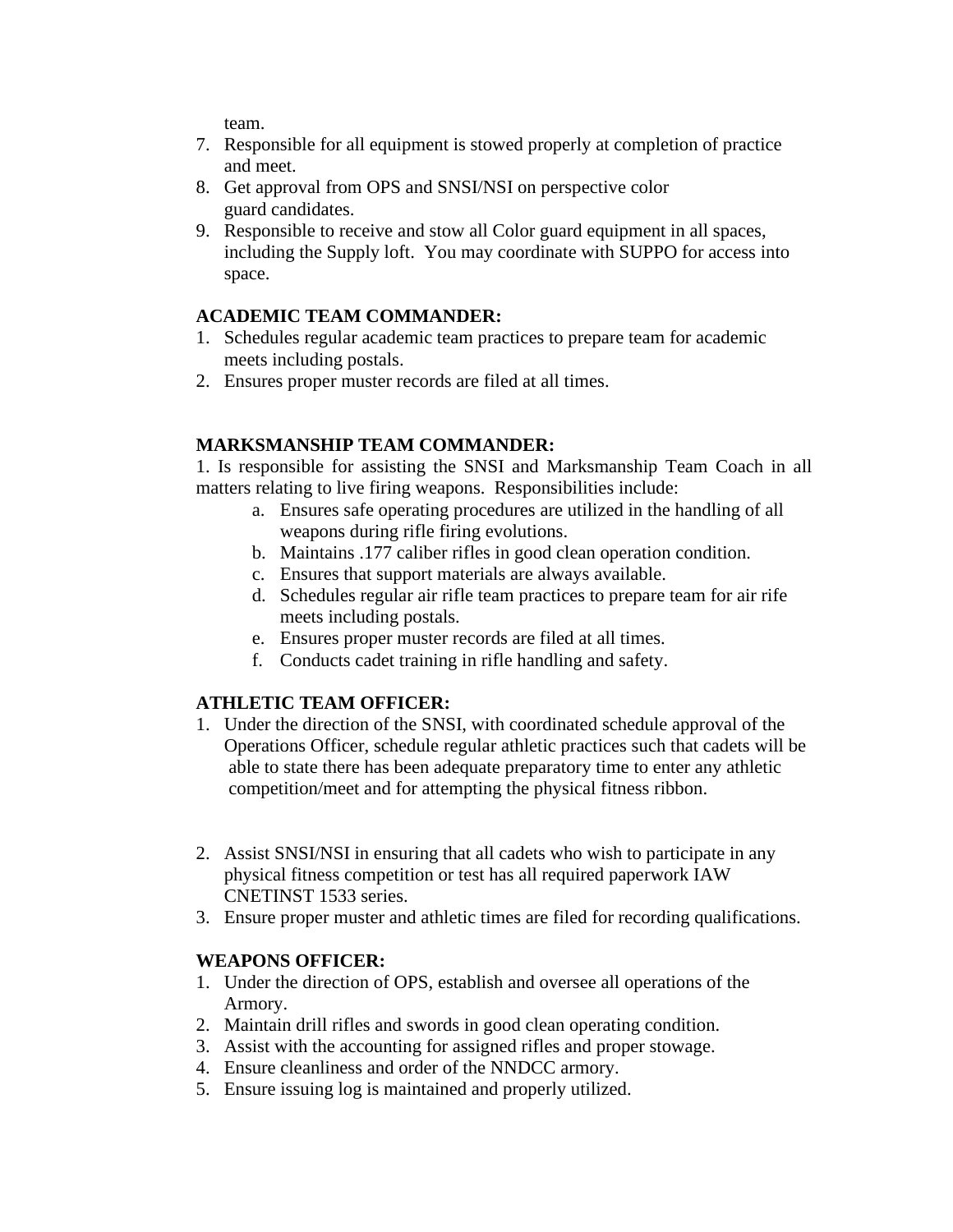- 6. Report all violations of these operations to the TeamCDR
- 7. Assist with cadet qualification in the proper care and handling of weapons.
- 8. Notify NSI of all parts purchased via OPS.

#### **PLATOON COMMANDER:**

- 1. Has a thorough knowledge of individual, squad, and platoon drill, plus guide on, inspection and sword manual portions of the Drill Manual.
- 2. Responsible for the appearance, discipline, and conduct of the platoon at all times.
- 3. Maintains high proficiency in drills, ceremonies, and appearance of self and platoon.
- 4. Develops leadership in sub-unit members and provide opportunities for leadership training.
- 5. Assures accurate musters of the unit by the Platoon Mustering Chief Petty Officer.
- 6. Presents proper military appearance and bearing at all times.

#### **PLATOON MUSTERING CHIEF PETTY OFFICER:**

- 1. Assures accurate musters and reports IAW Cadet Field Manual
- 2. Presents proper military appearance and bearing at all times.

#### **PLATOON SQUAD LEADER:**

- 1. Responsible for the appearance and conduct of squad at all times.
- 2. Assures accurate musters of squad via the platoon mustering petty officer.
- 3. Presents proper military appearance and bearing at all times.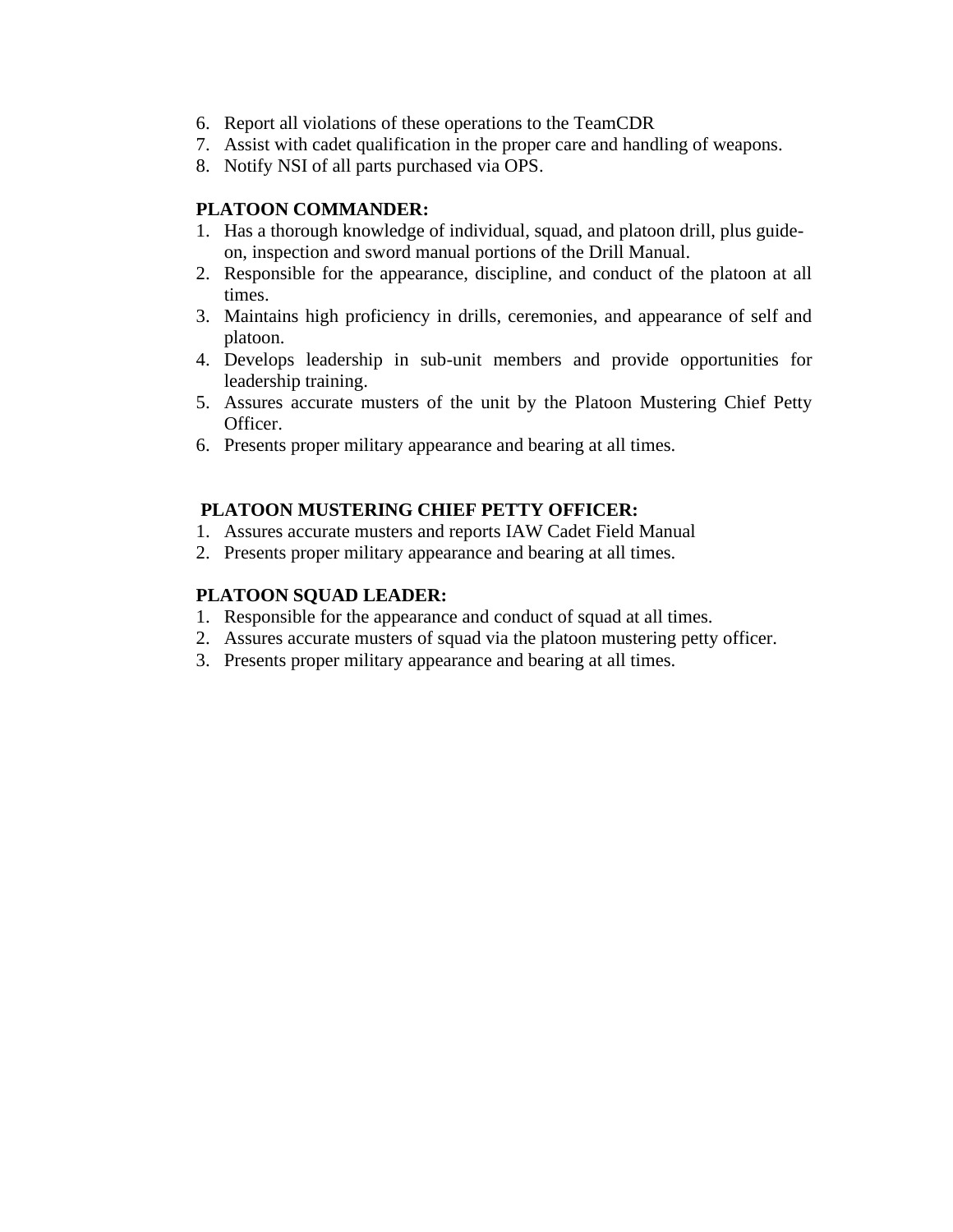#### **NNDCC PROMOTION WORKSHEET**

|                                                                                                                                                                                          |                                                                                                                                         |                             |                                                       | Naval Science Year: 1 2 3 4                                                                                                                                                                                        |               |
|------------------------------------------------------------------------------------------------------------------------------------------------------------------------------------------|-----------------------------------------------------------------------------------------------------------------------------------------|-----------------------------|-------------------------------------------------------|--------------------------------------------------------------------------------------------------------------------------------------------------------------------------------------------------------------------|---------------|
|                                                                                                                                                                                          |                                                                                                                                         | Prospective rank:__________ |                                                       |                                                                                                                                                                                                                    |               |
| А.<br>Period<br>1<br>2<br>3<br>4<br>5<br>6<br>7<br>8<br>9                                                                                                                                | Grades:                                                                                                                                 | Class                       | Grade                                                 | Quarter                                                                                                                                                                                                            | Grade         |
| В.                                                                                                                                                                                       |                                                                                                                                         |                             | Time is rank (last date of promotion) _______________ |                                                                                                                                                                                                                    |               |
| C.<br>$\bullet$                                                                                                                                                                          | Participation/Community Service ____________________<br>Must be entered in CDMIS to give credit via the PAO.                            |                             |                                                       |                                                                                                                                                                                                                    |               |
|                                                                                                                                                                                          |                                                                                                                                         |                             |                                                       |                                                                                                                                                                                                                    |               |
|                                                                                                                                                                                          |                                                                                                                                         |                             |                                                       |                                                                                                                                                                                                                    |               |
| D.                                                                                                                                                                                       |                                                                                                                                         |                             |                                                       | Can you perform Practical factors outlined in Chapter 5 of the Cadet Handbook?                                                                                                                                     |               |
|                                                                                                                                                                                          |                                                                                                                                         |                             |                                                       | Recommendation_____________________________(Company Commander, CCO)<br>Recommendation _____________________________ (Executive Officer, BXO)<br>Recommendation___________________________(Battalion Commander, BC) |               |
|                                                                                                                                                                                          | A cadet <b>MUST MEET ALL</b> the criteria set forth in Chapter 5 of Cadet<br>Handbook and complete this worksheet prior to advancement. |                             |                                                       |                                                                                                                                                                                                                    |               |
| Submit this to your Naval Science Instructor (once complete) to be eligible<br>to take the advancement exam or be scheduled for an advancement<br>board (Chief Petty officer and above). |                                                                                                                                         |                             |                                                       |                                                                                                                                                                                                                    |               |
|                                                                                                                                                                                          |                                                                                                                                         |                             |                                                       |                                                                                                                                                                                                                    | ENCLOSURE (1) |
| Memorandum                                                                                                                                                                               |                                                                                                                                         |                             |                                                       |                                                                                                                                                                                                                    |               |

Date:\_\_\_\_\_\_

To: Senior Naval Science Instructor Naval Science Instructor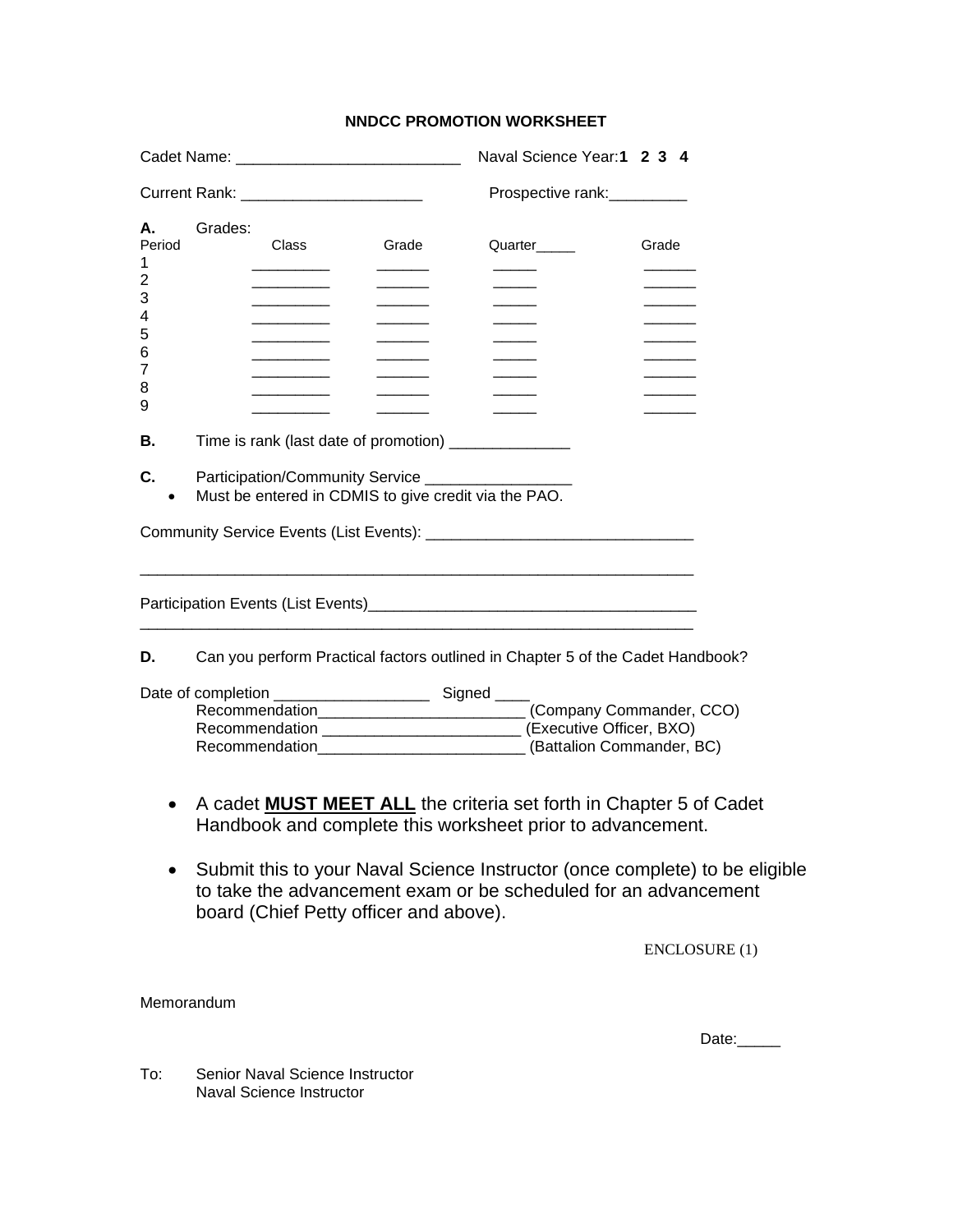|    | <b>SUBJ: RIBBON REQUEST</b>                                                                                                                                                                                                                |
|----|--------------------------------------------------------------------------------------------------------------------------------------------------------------------------------------------------------------------------------------------|
|    | 1. Respectfully request to be awarded the ___________________________ ribbon IAW Cadet Field<br>Manual and Cadet Handbook. The following is provided for consideration.                                                                    |
| 2. |                                                                                                                                                                                                                                            |
|    |                                                                                                                                                                                                                                            |
|    |                                                                                                                                                                                                                                            |
|    |                                                                                                                                                                                                                                            |
|    | List events, service provided, or description of your actions that warrant a ribbon.<br>$\bullet$                                                                                                                                          |
| 3. | Recommendation __________________________(Executive Officer, BXO)<br>Recommendation ________________________(Battalion Commander, BC)<br>(Chain of Command will verify eligibility prior to submitting to the Naval<br>Science Instructor) |
| 6. | 5. Date Entered in CDMIS: ____________<br>Cadet entering in CDMIS: Cadet entering in CDMIS:                                                                                                                                                |

• Once in CDMIS, retain in Cadets service jacket

ENCLOSURE (2)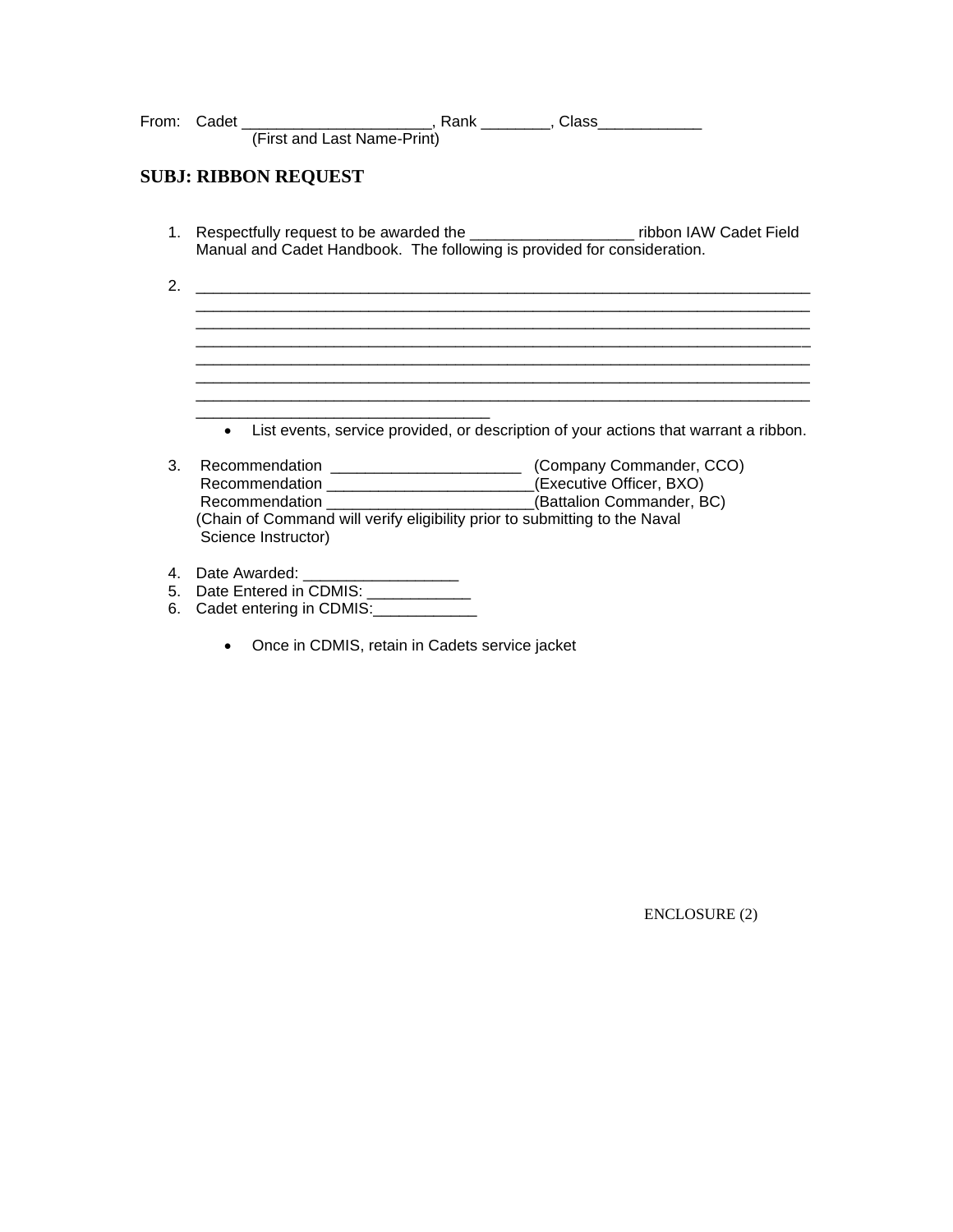#### **\*\*\*\*\*\*\*\*\*\*\*\*\*\*\*\*\*\*\*\*\*\*\*\*\*\*\*\*INSTRUCTOR COUNSELING FORM ONLY\*\*\*\*\*\*\*\*\*\*\*\*\*\*\*\*\*\*\*\*\*\*\*\*\*\*\*\*\*\*\*\***

#### **Tohopekaliga HIGH SCHOOL NAVY NATIONAL DEFENSE TRAINING CORPS UNIT**

#### **COUNSELING FORM**

Cadet Name \_\_\_\_\_\_\_\_\_\_\_\_\_\_\_\_\_\_\_ Rank\_\_\_\_\_\_\_\_\_\_\_\_\_\_\_\_\_\_\_\_

Background:

As a NNDCC cadet, it is important to be evaluated on occasion for your performance. Some cadets need to be told that they are doing right or wrong to correct or continue the behavior.

This counseling form is to be used as for positive (for a superb job etc.) or negative counseling (behavior/lack of initiative) to inform the cadet on his/her performance and develop a plan with the Senior Naval Science Instructor to assist the cadet in their success while in NNDCC

Accountability is also important the further you advance in the Unit. Staff leaders will be held accountable and if required, the Senior Naval Science Instructor will set goals with the cadet and course of action will be required.

The goal of this type of counseling is to educate the cadet and inform them that they are not exhibiting the behavior of their position or rank.

In this type of counseling is administered, a cadet who does not choose to change his/her behavior could be replaced or demoted. The sole purpose of this is not to fire a cadet, but to focus him/her and change their behavior. It will also send the message of acceptable behavior for staff.

\_\_\_\_\_\_\_\_\_\_\_\_\_\_\_\_\_\_\_\_\_\_\_\_\_\_\_\_\_\_\_\_\_\_\_\_\_\_\_\_\_\_\_\_\_\_\_\_\_\_\_\_\_\_\_\_\_\_\_

\_\_\_\_\_\_\_\_\_\_\_\_\_\_\_\_\_\_\_\_\_\_\_\_\_\_\_\_\_\_\_\_\_\_\_\_\_\_\_\_\_\_\_\_\_\_\_\_\_\_\_\_\_\_\_\_\_\_\_

Your are being counseled in the following area (s)

- D Personal Appearance
- D**Leadership**
- Initiative
- Job performance
- $\Box$  Failure to comply with military rules of etiquette:
- □ Failure to comply with military rules of etiquette:

Evaluators Comments: (Describe behavior)